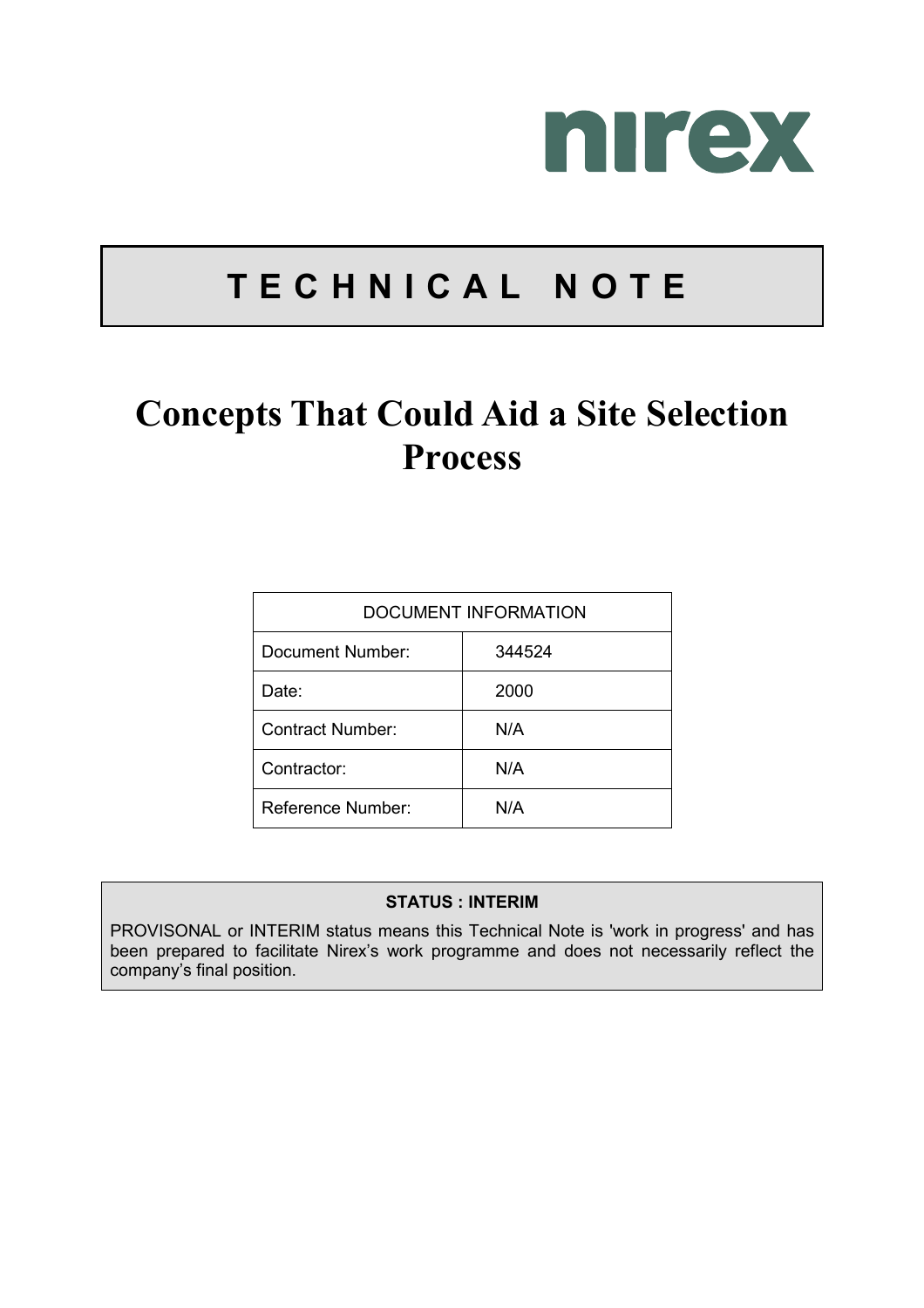This Technical Note is part of an ongoing programme of research conducted by Nirex and its contractors. It is a component of the research into options for the long-term management of radioactive waste in the UK.

Nirex want to develop the thinking outlined in this Technical Note through discussions with others. Therefore, this Technical Note should be viewed as 'work in progress' (i.e. interim or provisional status) and Nirex would be grateful for any comments on the ideas put forward. Nirex recognises that the Technical Note only outlines our view and that others may have different views on the issues.

#### **Conditions**

This Technical Note is made available under Nirex's Transparency Policy. In line with this policy, Nirex is seeking to make information on its activities readily available, and to enable stakeholders to have access to and influence on its future programmes. The Technical Note may be freely used for internal research purposes and non-commercial dissemination of information. However, all commercial uses, including copying and re-publication, require Nirex's permission. All copyright and other intellectual property rights reside with Nirex. Applications for commercial licenses for the Technical Note should be made to the Nirex Business Development Manager.

©United Kingdom Nirex Limited 2002. All rights reserved.

#### **Bibliography**

A complete bibliography of Nirex publications is available at the Nirex website, www.nirex.co.uk, or from Nirex Corporate Communications at the address below or e-mail: info@nirex.co.uk.

#### **Feedback**

We welcome feedback on our reports. Readers are invited to provide comments to Nirex on this Technical Note.

Feedback should be addressed to:

Corporate Communications Administrator United Kingdom Nirex Limited Curie Avenue Harwell Didcot Oxfordshire OX11 0RH U.K. Or by E-mail to: info@nirex.co.uk

PCD#344524 v3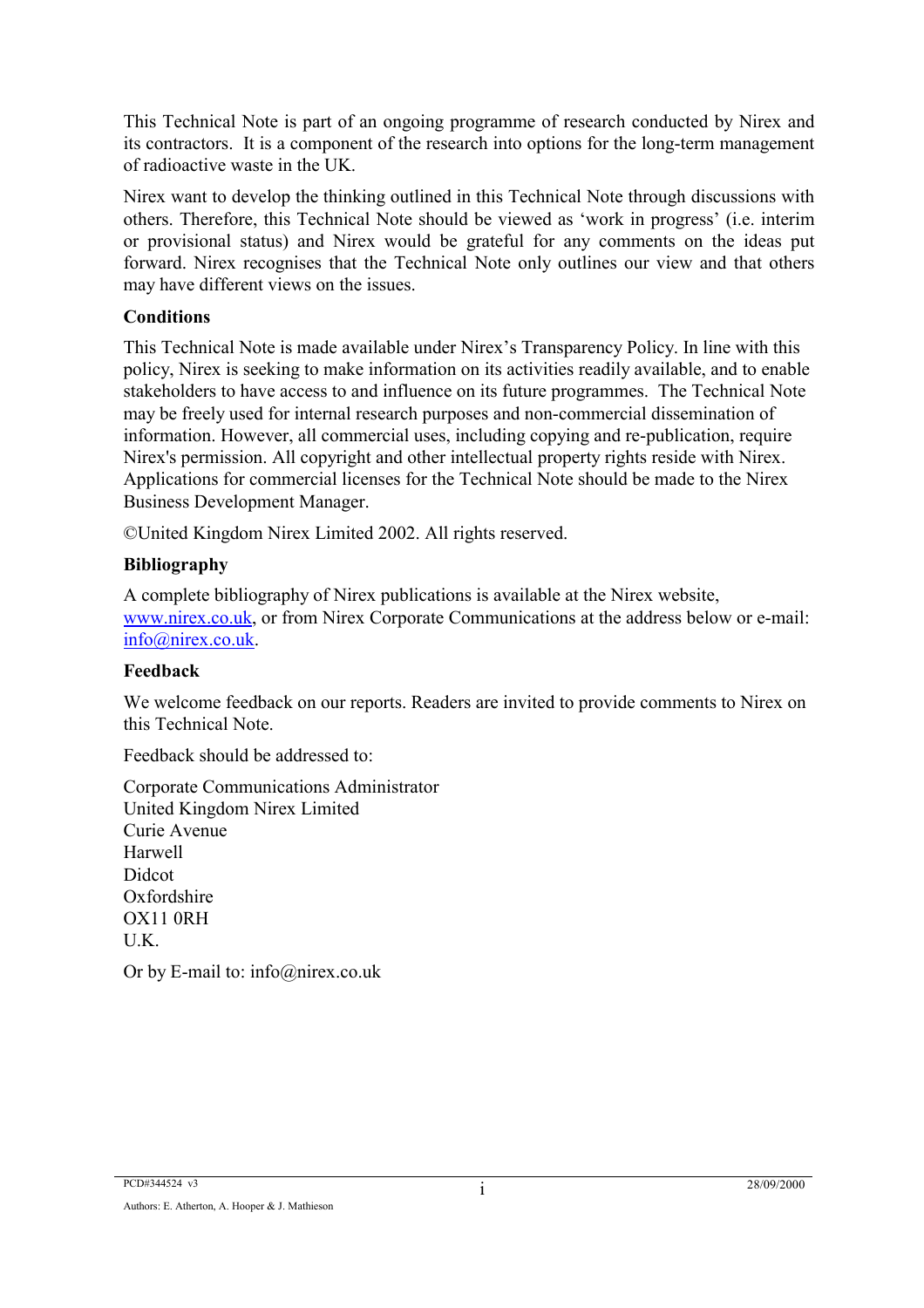# **CONTENTS**

| $\mathbf{1}$   | <b>INTRODUCTION</b>                          | $\mathbf{1}$            |
|----------------|----------------------------------------------|-------------------------|
| $\overline{2}$ | <b>LEGISLATIVE CONSIDERATIONS</b>            | $\overline{2}$          |
| $\mathbf{3}$   | TECHNICAL AND SOCIO-POLITICAL REQUIREMENTS   | $\mathbf{3}$            |
| 4              | LEVELS OF DECISION MAKING AND REPRESENTATION | $\overline{\mathbf{3}}$ |
| 5              | <b>FEATURES OF VOLUNTEERISM AND THE VETO</b> | $\overline{\mathbf{4}}$ |
| 6              | <b>EQUITY AND COMMUNITY BENEFITS</b>         | 5                       |
| $\overline{7}$ | <b>CONCLUSIONS</b>                           | $\overline{7}$          |
|                | <b>APPENDIX ONE</b>                          | 12                      |
| $\mathbf{1}$   | <b>INTRODUCTION</b>                          | 12                      |
| $\overline{2}$ | <b>BELGIUM</b>                               | 12                      |
| $\mathbf{3}$   | <b>CANADA</b>                                | 13                      |
| 4              | <b>FINLAND</b>                               | 15                      |
| 5              | <b>FRANCE</b>                                | 17                      |
| 6              | <b>GERMANY</b>                               | 18                      |
| $\overline{7}$ | <b>THE NETHERLANDS</b>                       | 20                      |
| 8              | <b>SPAIN</b>                                 | 20                      |
| 9 <sup>°</sup> | <b>SWEDEN</b>                                | 21                      |
| 10             | <b>SWITZERLAND</b>                           | 23                      |
| 11             | <b>USA</b>                                   | 24                      |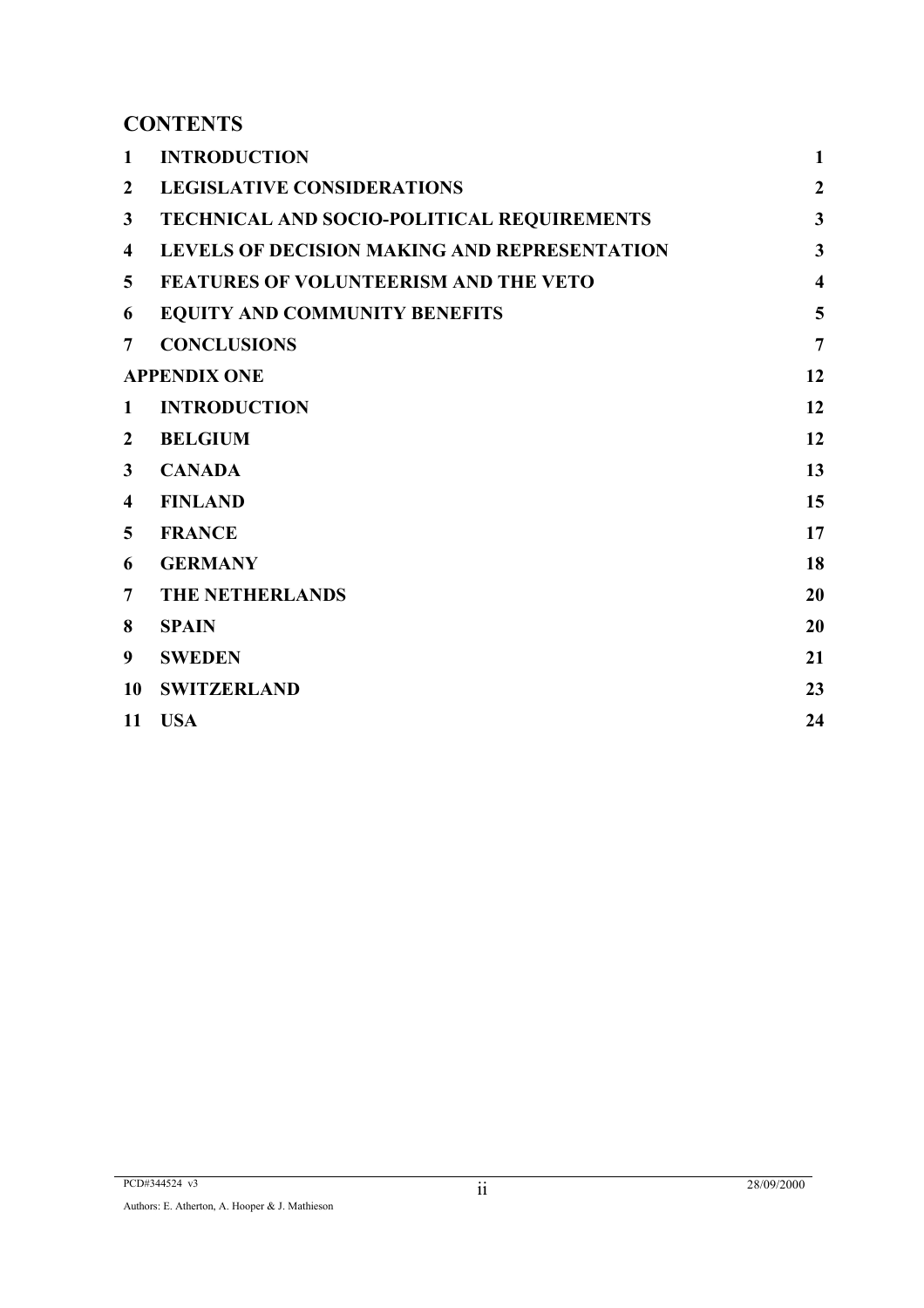# **Concepts That Could Aid a Site Selection Process**

# **1 Introduction**

In the UK the history of inadequate public involvement in decision making in radioactive waste management has contributed to the overall failure to implement government policy. A key feature of any analysis is the nature of the 'contract', implicit or explicit, between a host community, the developing agency and UK plc in general. One perspective on the UK experience is that the implicit 'contract' between UK plc and Cumbria 'required' a repository in return for the continued prosperity of the nuclear industry in West Cumbria. This was not acknowledged openly and certainly not generally accepted by the local population. In future we believe the process within which issues surrounding the location of a radioactive waste management facility are discussed will need to involve open and transparent discussion of the terms of the 'contract' between society in general and any host community. Any such 'contract' must based on the absolute need to meet appropriate safety requirements.

The process itself of how a site selection methodology is established, communicated and implemented will be a strong determinant of how legitimate final decisions are perceived to be. It may be the case that features of processes used elsewhere would be helpful in creating a framework for future public involvement in the UK. Two of the most common concepts in site selection processes are 'volunteerism' and 'veto'; however, even these need to be set within the overall framework of public involvement and government commitment to the process. A wider commitment to financial or structural support for potential future host communities may well have to be a feature of any future site selection process **whether or not communities 'volunteer', or have a veto**.

This note outlines certain features of the site selection processes used in a number of national programmes for the management of solid radioactive waste. Some programmes have encompassed aspects of 'volunteerism' in selecting potential sites for radioactive waste facilities.

By 'volunteerism' we refer here to a community expressing an interest in participating in a process to determine the suitability of siting a radioactive waste management facility in its location. Such an expression of interest must be seen as independent, but may be in response to an invitation by those authorities responsible for carrying out a site selection exercise or it may be an unsolicited offer. It should also be recognised that some countries (notably France and the US) actively encourage volunteerism through cash or social incentives.

With some national programmes, the additional concept of a local community veto has been applied. The term 'veto' perhaps also needs expansion and should be seen in the context of the decision-making hierarchy between the local and the national government levels. In some examples overseas, communities may have a *de facto* veto whereby the implementor may agree to abide by the voting of the community (as in Sweden) although there is no legal requirement to do so. There are also examples of where a formal veto may be overridden by a higher decision making authority. Moreover, in other examples, while a definitive veto does not exist, the community may exert a high degree of influence on the development of a programme.

PCD#344524 v3 1 of 28 13/04/2004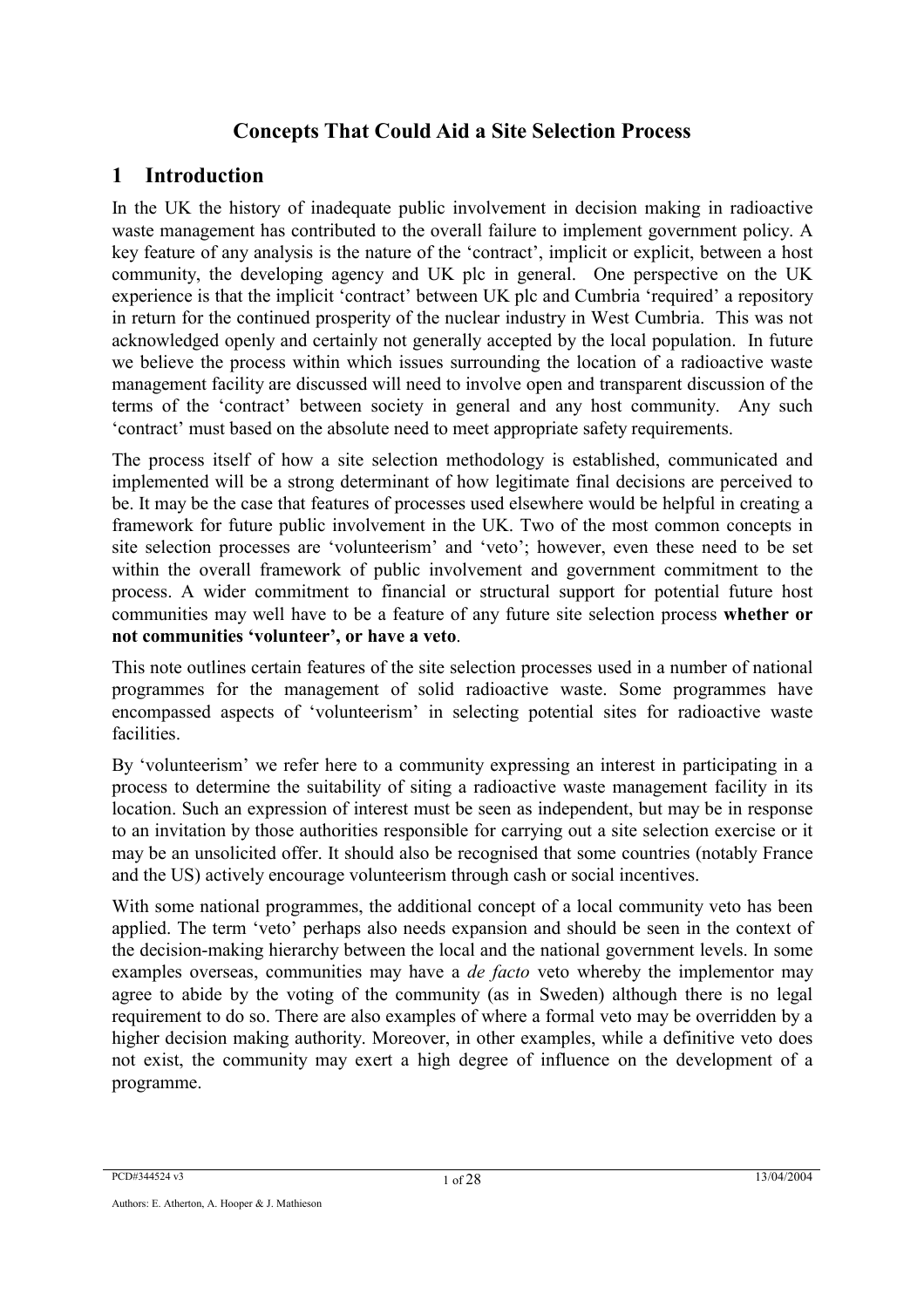The long-term management of radioactive waste involves issues of intra- and intergenerational equity. We define intra-generational as meaning 'between members of the same generation', and inter-generational as meaning 'between members of different generations'. The current generation has benefited from the electricity, medical treatment and other processes that have led to the creation of the wastes. It could therefore be argued that there is a duty to find a solution to the waste problem on behalf of future generations and to ensure that they do not suffer a detriment at the expense of the present generation's activities.

Finding a solution to radioactive waste could also entail one community 'hosting' the waste. This could be viewed as intra-generational inequity, as one group is agreeing to 'host' the waste for the rest of the population. The issues of intra- and inter-generational equity need to be addressed and any inequity towards the 'host' community or future generations must be dealt with.

Table 1 provides an overview of volunteer siting experiences and the use of a local veto in site selection for radioactive waste facilities around the world; while Appendix One provides more expansive comment on:

- the legal framework that applies to the process;
- the role of Government and / or the legislature in the decision-making process;
- the role and nature of local decision making, including voluntary involvement and rights of veto;
- the benefits on offer for local communities and related issues.

# **2 Legislative Considerations**

In some countries, wide public involvement is part of the history and culture of their democratic process. The degree of legislative basis for interaction with the public in the site selection process, whether volunteerism and/ or use of the veto is part of the process, varies between countries, for example:

- in France, specific legislation (the so called 'Law of 1991') specifies the process in some detail, either directly or through secondary legislation;
- in both Sweden and Finland, more general Environmental Impact Assessment legislation is used to formalise the interactions between the developer and the public;
- in Belgium, the interaction arrangements have been established through initiatives of the waste management organisation, supplemented by signed contracts between the parties.

It is recognised that in the UK context, consideration may have to be given in the consultation exercise to introducing measures, which may or may not require special legislation, to enable formal interactions to take place between the siting authority and the hosting community. In particular, consideration may need to be given to integration with planning law and environmental impact assessment legislation.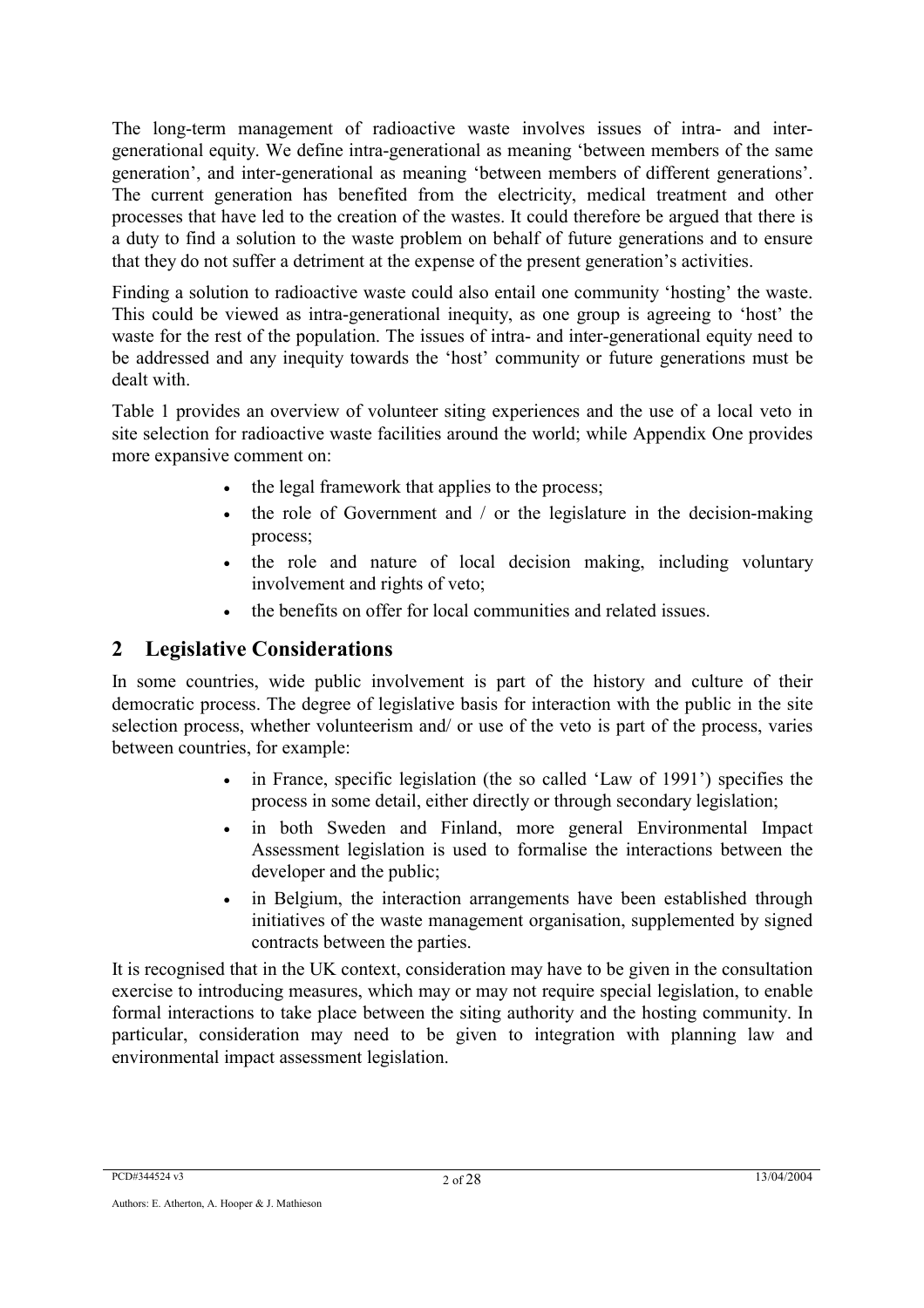# **3 Technical and Socio-political Requirements**

There is a general consensus that, as with any controversial project, the future consideration of siting options for whichever option is chosen for the long-term management of radioactive waste, will comprise both technical and socio-political aspects. While technical aspects of site selection may be seen to follow internationally accepted methods (such as the guidelines published by the IAEA), socio-political processes do vary quite considerably between nations. In particular, the extent and manner of local community engagement with the site selection process is worthy of careful review. What should not be overlooked, however, is that the technical requirements themselves encompass both socio-political and socio-cultural choices and can become highly contested and controversial. Thus, it should not be taken for granted that there is a clear division between technical and social issues; the technical aspects of site selection need to be open to deliberative consultation, and a common understanding of their interpretation established as part of the site selection methodology.

However, it should also be recognised that in countries such as Canada, Finland and Sweden, (and to a certain extent France), the nature of relatively large areas of uniform potentially suitable geology, makes volunteerism in respect of a deep geological facility, less of a technical challenge to the investigating organisation. Within the UK, greater consideration would need to be given to the variance in geology across the country and the relatively small continuous areas of potential suitability.

It needs to be made clear that 'volunteering' is against a background of *openly discussed and agreed conditions*. The 'volunteer sites' are not given any technical dispensation to favour them on such requirements over other sites – they have to satisfy the same technical, safety and environmental requirements as any other site. However, volunteering may be linked to anticipated social and economic benefits. For example, France historically has provided such benefits for nuclear power station sites as a normal part of the development process; and the US has offered financial benefits to States hosting the monitorable retrievable store, and to the State of Nevada for hosting the Yucca Mountain HLW facility (although in return for relinquishing its right to object to the facility).

Site selection processes therefore have to be seen in the context of a comprehensive package of measures, specifically tailored to meet the socio-political and cultural needs and expectations of the communities involved. Volunteer processes and the use of a local veto are potentially important concepts in developing an effective process, but they must be seen to be part of a wider package of procedural measures.

# **4 Levels of Decision Making and Representation**

Decisions to slow down or opt out of the process have not tended always to be made by those directly engaged in the dialogue, but often at higher levels of Government (Regional, Federal, or Cantonal) where wider socio-political issues appear to have contradicted local decisions. Related considerations are:

- recognition by all affected parties as to who is deemed to represent local communities;
- how the views of a wide range of members of those communities are elicited and encompassed; that is, who has the right to volunteer; and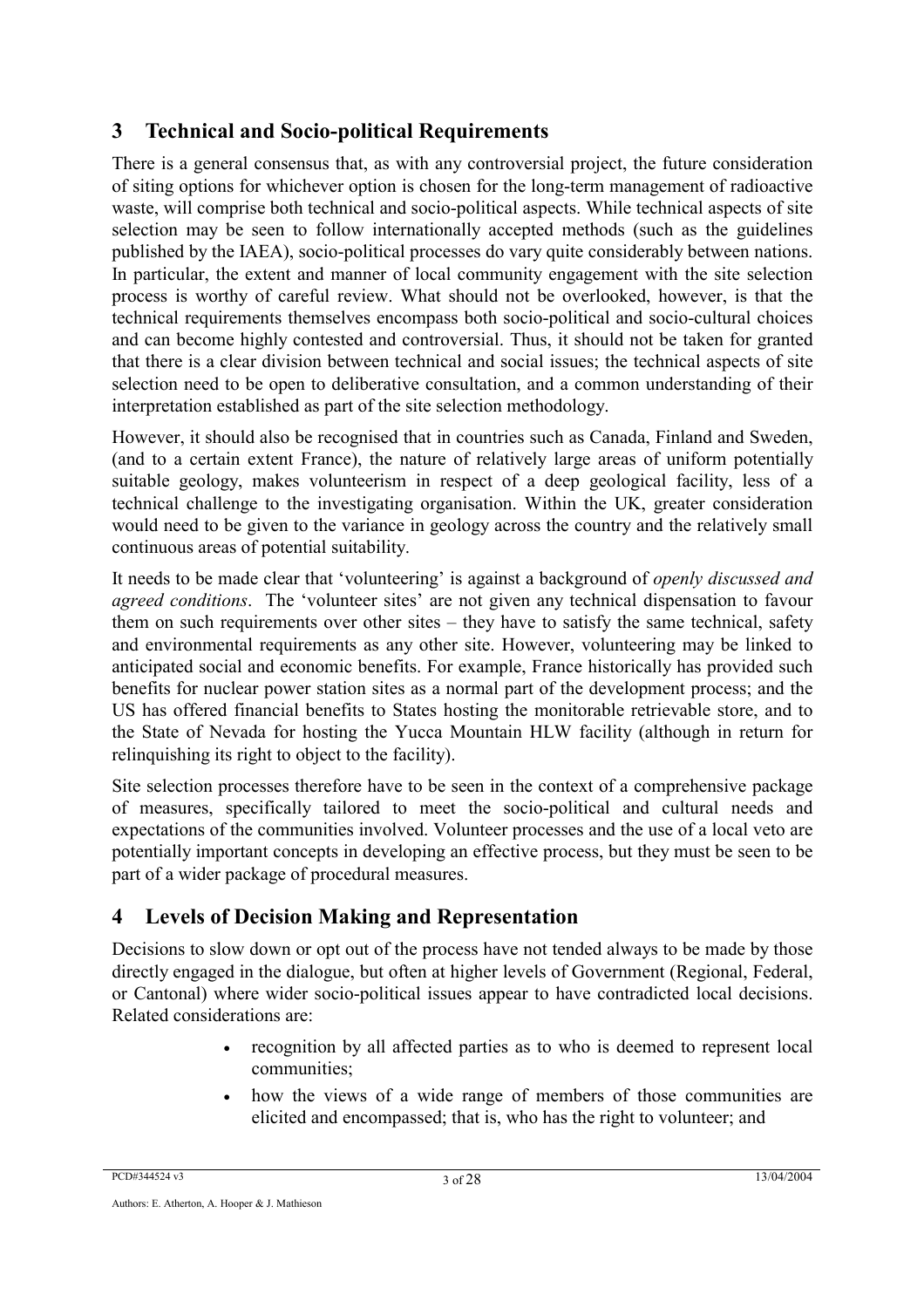• the extent to which this commands support from all those within the community.

Taking these considerations, when looking at overseas examples, one must be clear as to what the 'entity' is that is taking the decisions on participation in the procedures, what level that represents in government hierarchy, and whom such an entity represents. Again this varies between countries, for example:

- in Sweden, it is the Municipality (the administrative unit below county level) that takes the decisions, based on referenda, on accepting the waste management organisation into its area;
- in France, it was at Départment level that decisions on the question of expressing an interest in the volunteer site selection exercise were made. However, it was at the town council level that local public inquiries were heard and at Ministerial level that the final directions on investigations were made. In some cases local Mayors arranged for referenda to be carried out, but these are regarded as non-constitutional and carried no legal weight;
- in Switzerland, the Wellenberg site, in the community of Wolfenschiessen, proposed by the waste management company NAGRA, was accepted through a referendum by that community but rejected in a further referendum at the higher Cantonal level; and
- in Canada, there has been some dispute over representation and the meaning of local acceptance. Given the dispersed and diverse nature of the populations in some areas, there was not always agreement between various interested groups on representation.

Moreover, it should be recognised that site selection is progressively definitive. The Swedish example is quite instructive in this sense. Siting studies range from countrywide studies, through to 'county specific general studies', then to feasibility studies at municipality level. This has the aim of identifying 'areas of interest' and ultimately prioritising these for further investigation, before deciding on a more exact location.

# **5 Features of Volunteerism and the Veto**

Based on observations of other programmes, the features of allowing or encouraging communities to put themselves forward for consideration as a potential host site, include the following:

- the early establishment of open dialogue at the local level;
- communities do not feel that selection has been imposed upon them by some unknown entity applying only technical criteria without due consideration of their involvement in decision making;
- local representatives, including Members of Parliament, are fully aware of the commitments and are not embarrassed by an unanticipated announcement;
- an early understanding by all parties that meeting the technical selection requirements is essential, but not sufficient, for the establishment of a facility;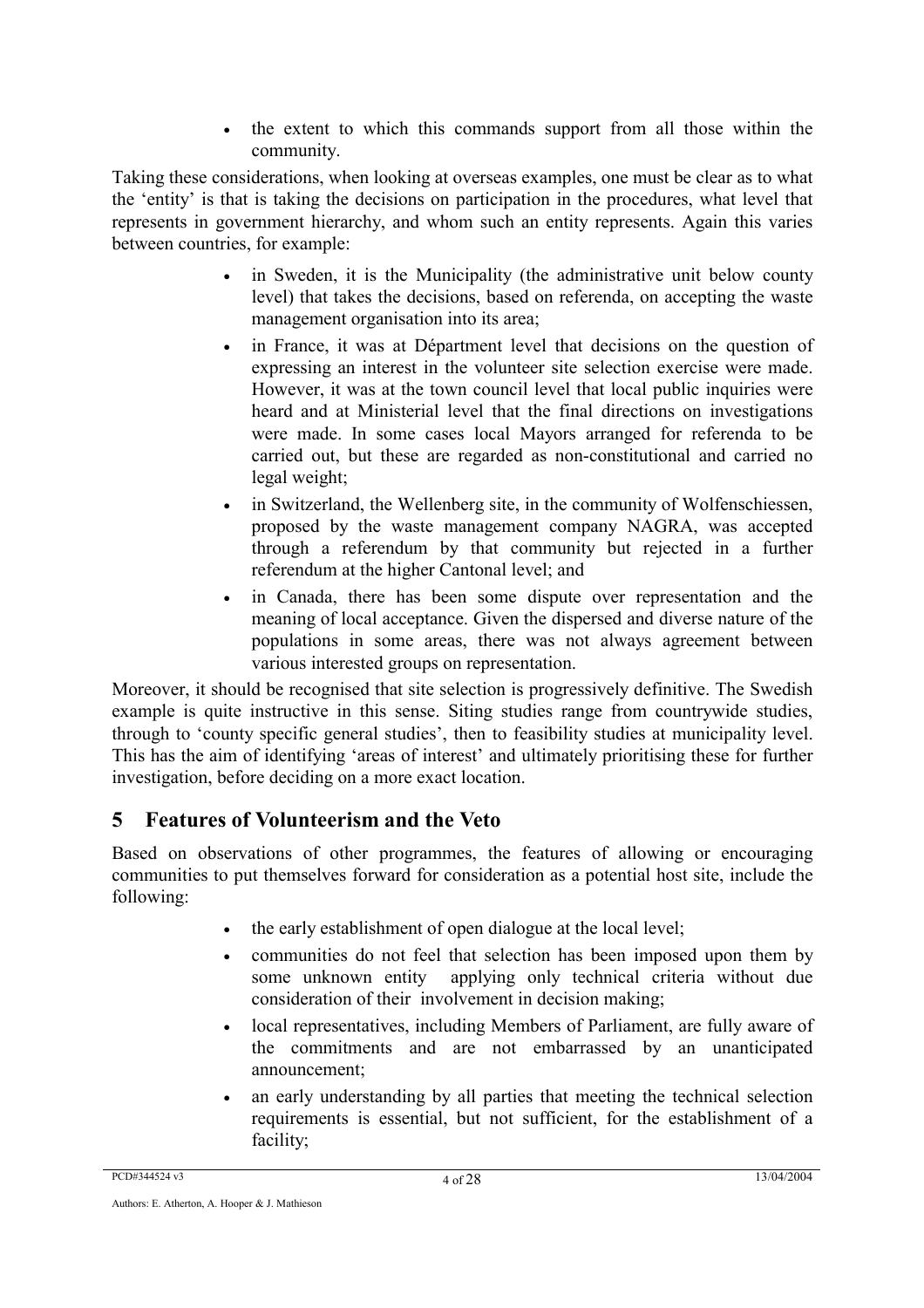- clear commitments from all stakeholders to engage in open discussions;
- increased accountability between the facility development organisation and the local community;
- the volunteering community has to recognise its responsibilities with respect to the long-term nature of its decisions. A local government representative is elected typically for four years but may be participating in a decision, which will last well beyond that timescale and span generations. Further, the siting organisation needs to receive some comfort that such a decision will not be revisited within the timescales suggested by its degree of commitment to the stage it has reached within that community. Feasibility studies may take place within an election period, underground investigations within several, and if the site is ultimately chosen, operations may last well over one or two generations;
- related to the last point, a risk that, assuming veto powers to 'walk away' from the process are established, they may be exercised at some point, thereby resulting in wasted expenditure. Experience suggests that this risk is primarily related to those who are not directly engaged in the dialogue process from the outset. Those who are so involved are less likely to exercise the veto. This emphasises the need to encourage opponents and critics to participate in dialogue;
- the potential misinterpretation of the arrangement  $-$  for example that relaxed safety principles may be applied to a site that has 'volunteered'. Effective communication and dialogue should overcome this; and
- the need to make clear that any social and/ or economic investments in a volunteer community are entered into within a transparent and agreed framework. Any future processes will need to establish the range of appropriate measures or agreements that can legitimately be entered into.

# **6 Equity and Community Benefits**

The equity issue may need to be addressed in the form of benefits to the local community; these might be, for example, in the form of enabling them to participate in the dialogue surrounding the siting and development of the waste management facility, and/or the provision of community facilities. Providing community benefits has to be handled carefully to avoid the criticism that the local community is being 'bribed' to accept a facility, and the benefits must be appropriate to the facility and of the right order of magnitude.

In the case of future generations, it may be necessary to set up a trust fund (as has been considered in Switzerland), to help them to deal with any issues identified as being passed to them by the present generation (e.g. evaluation of long-term monitoring results to inform consideration of eventual repository closure).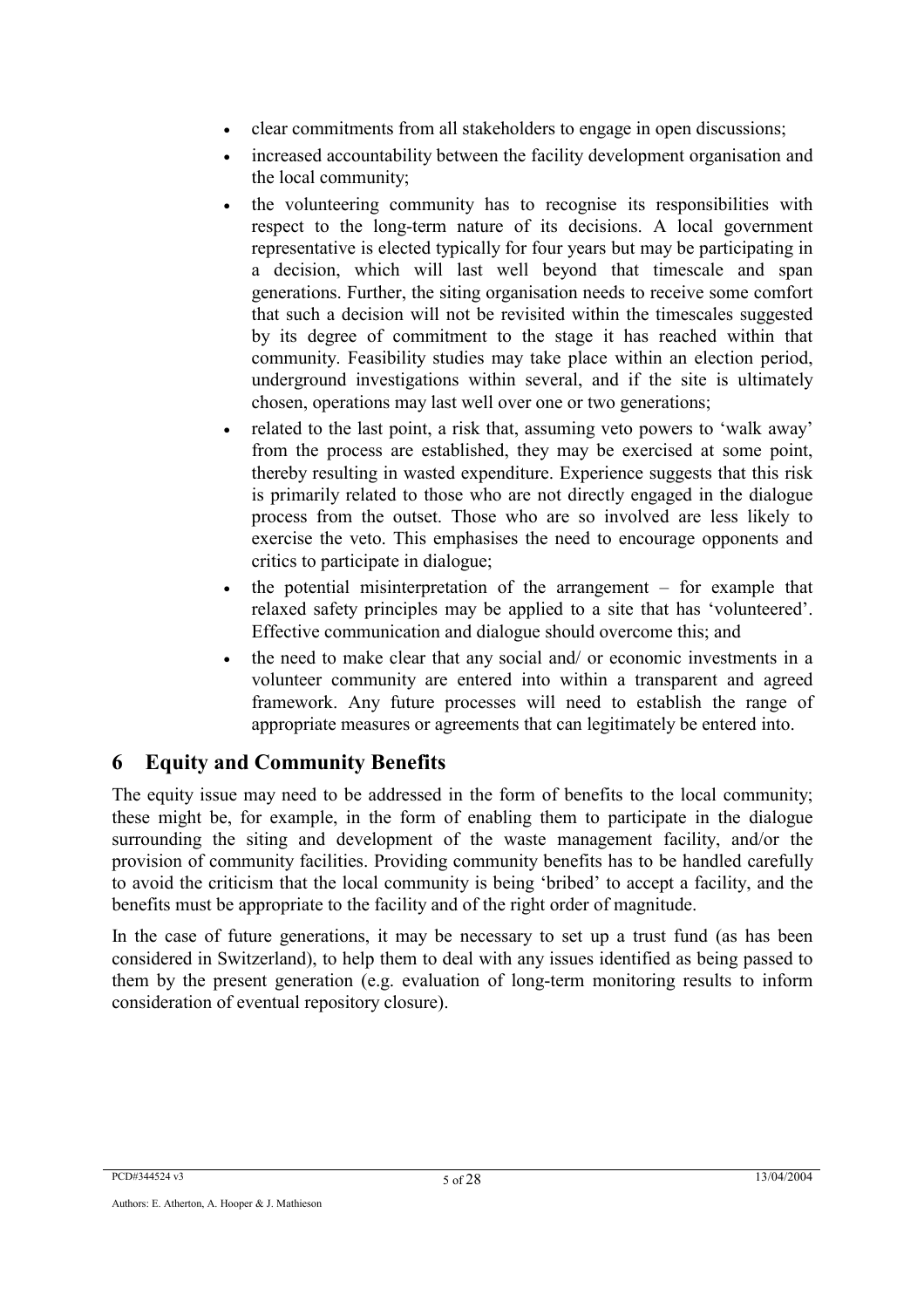Issues to be considered include:

- are the community benefits defined before the community volunteers to host a facility, or do they develop over time?
- at what stage should benefits be provided? e.g. when a community volunteers, when the investigations start, when the site is identified as technically feasible, when construction begins or when the facility is operational;
- who controls the community benefits funds and how they are spent?
- who should be involved in negotiation about the community benefits: can the community influence what is paid and where the money is spent? and
- should the community benefits be defined by law?

Table 2 indicates where community benefits measures have been used in other countries. Several types of benefits have been made available to local communities and most of these are to enable a community to engage in the debate surrounding the siting of a facility or to help to alleviate the increased pressure put on infrastructure due to the development. Thus there is a timing issue of when benefits are first paid, which can date from the initial approach to carry out initial investigations, all the way through to construction and operation of a facility. Moreover, in the examples shown it can be seen that the contributions associated with the various phases escalate by orders of magnitude.

The benefits can be categorised as follows:

*Community Empowerment Measures:* Such measures are designed to enable the community to participate and influence the debate surrounding the development of the site:

- provision of information about the development;
- establishment of local groups to monitor the facility and engage in debate with the development organisation;
- funding for the community to hire their own experts to check the investigations carried out by the development organisation; and
- funding for the community to hire advocates to present their case in formal proceedings.

*Social Benefits:* These are designed to offset the potential stigma attached to volunteering to host a facility.

- payment of local taxes:
- guarantees of employment for local people;
- local training, so people in the area can be recruited for jobs;
- support of local service industries;
- investment in public services (e.g. new roads, hospitals, recreation facilities); and
- guaranteed property prices.

*Economic Benefits (or Recompense):* These benefits could include a variety of mechanisms for economic regeneration at a local and regional level. Infrastructure projects and ongoing business incentives could be partly tied to the project. The ideas for exact form(s) of assistance would have to be worked up with representatives of key stakeholder groups.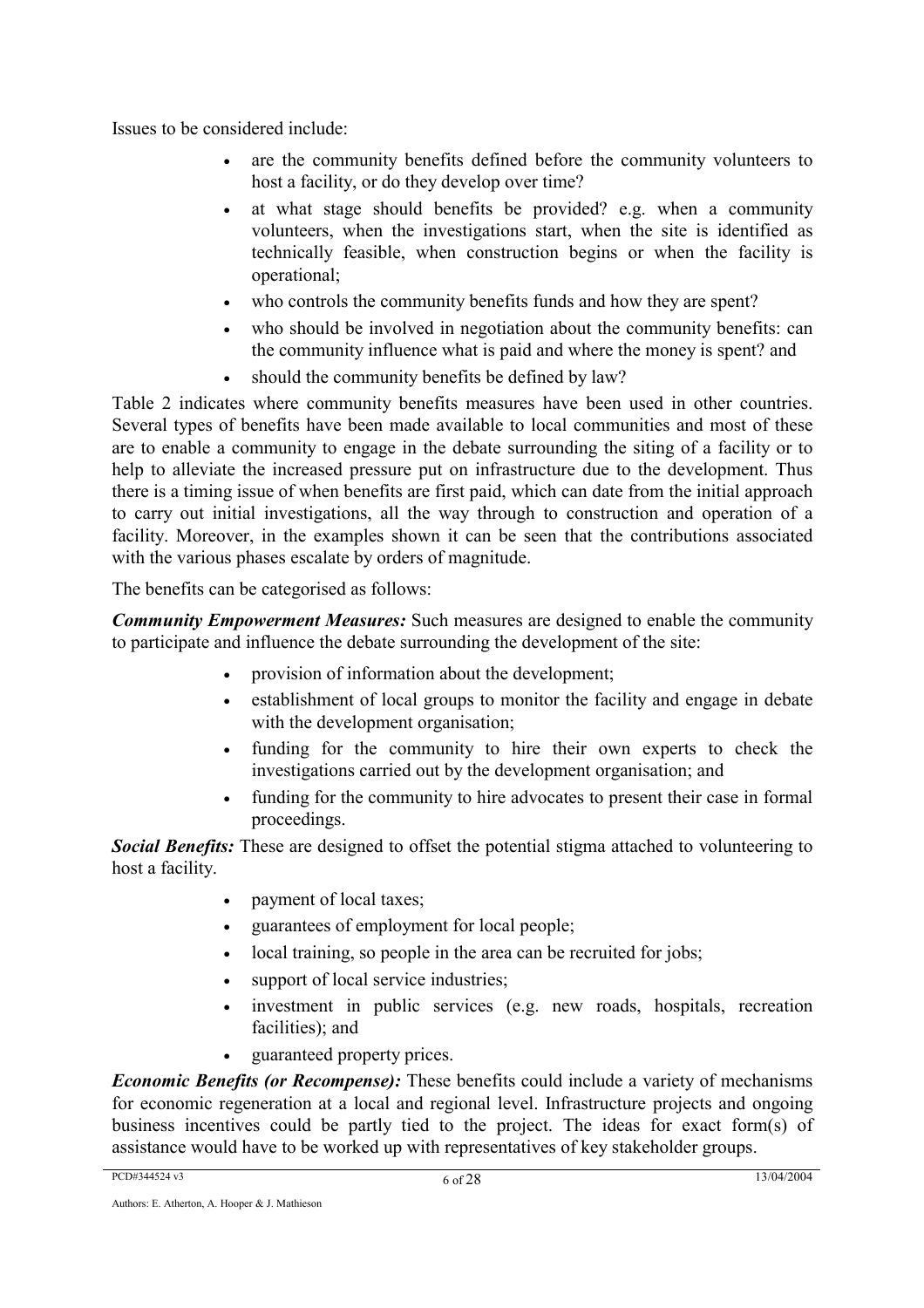Under the existing legal regime in the UK the possible range of benefits to a local community include:

*Planning benefits*, often referred to as 'planning gain'. The Department of the Environment Circular 1/97 sets out guidelines for the types of benefits which can be accepted by the local planning authority in connection with the grant of a planning permission. The benefits are usually proportional to the size of the development and its perceived impacts on the local community.

*Provision of an assistance scheme for property owners indirectly affected by the development.* Under present UK law compensation for 'planning blight' is only available where the developer has powers of compulsory purchase and is further restricted to those owners whose property is required for the development or will be physically affected by the development. It is possible for a developer to establish a voluntary system of assistance which goes beyond the requirements of the law, which may assist in meeting public concerns with regard to the perceived impact of proposals on property prices. There are precedents for such schemes in the UK.

*Payments of consultants fees for the planning department and local community.* A fee has to be paid when a planning application is made that in part reflects the amount of time and resources that the planning department will have to incur to review the plans. There are also precedents where the developer has voluntarily reimbursed the fees of consultants hired by the local planning authority. This could be extended to pay for consultants hired by the local community.

The land use planning system in countries providing host fees is very different to the system in the UK. The UK system is founded on the principle that planning permission should be neither bought nor sold. Therefore, current UK law would not allow the payment of host fees.

The consideration of community benefits should not be dependent on a community volunteering, all communities should qualify, independent of how their area had been chosen.

At another level consideration could be given to a change in policy, whereby a particular community was seen to be taking the waste on behalf of the rest of the UK. In this situation ethical issues would be key, safety must be sacrosanct and recompense could be substantial and geared at meeting the key requirements of the community. The requirements of surrounding, associated communities would also need to be considered, but to a lesser degree. This approach would allow the community itself to define the need for benefits.

# **7 Conclusions**

To conclude, experiences in other countries indicate that while 'volunteer sites' have been encouraged, they have not always necessarily proved to be successful in terms of ultimately establishing a facility at that site. However, they have been successful in establishing a process of open dialogue between the facility developer, regulators, and other stakeholders at the local level. Taking account of these experiences, and recognising that there are historical and cultural differences, consideration of a contract between society and a local community and within that context volunteerism, the use of the veto and benefits for a community should be an integral part of the forthcoming DETR consultation exercise. Several other issues are also worth debating at the beginning of the process: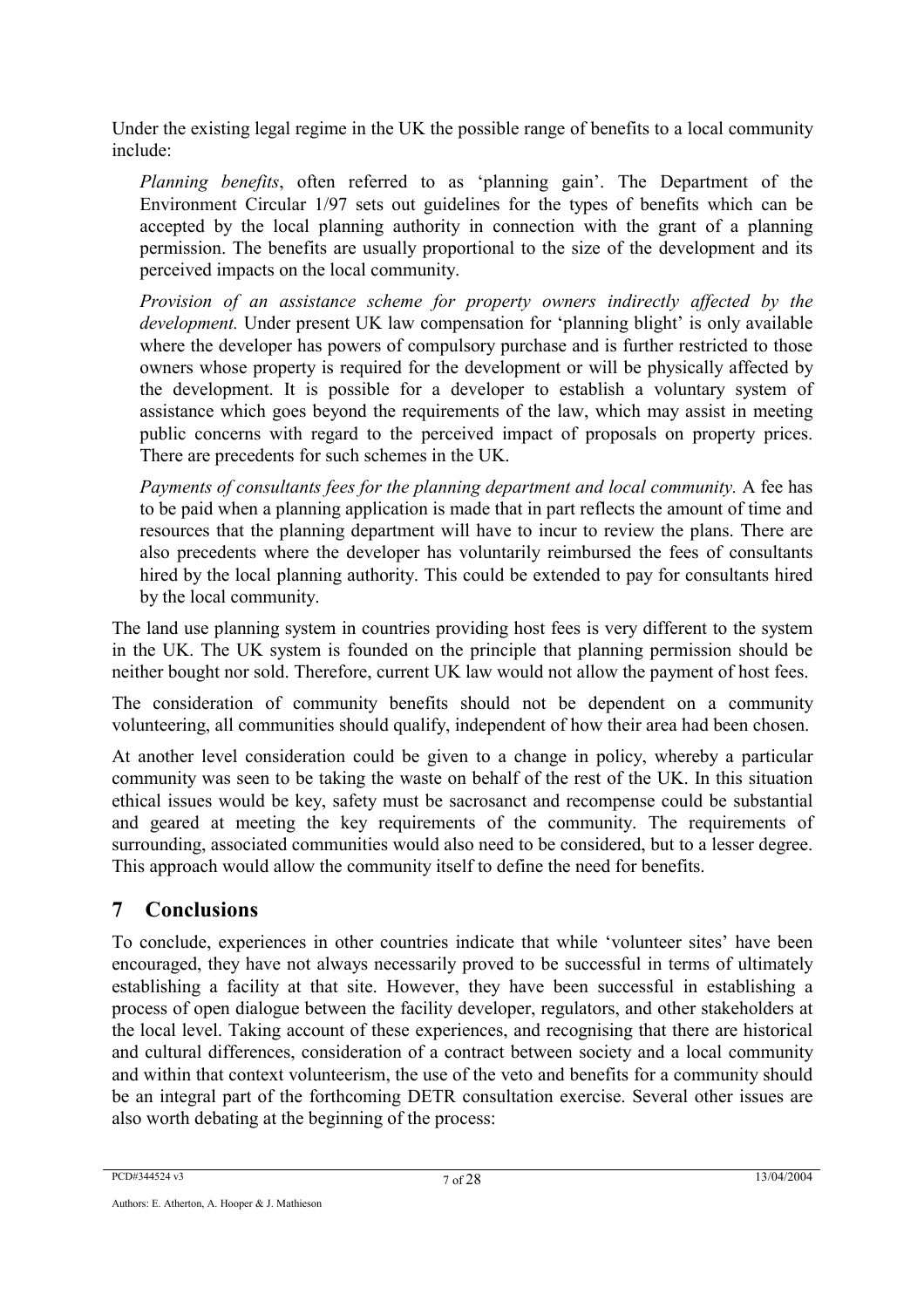- the establishment of mechanisms to promote open dialogue with all stakeholders at all levels;
- consideration of communities involvement in decision making about siting and facility development;
- early understanding by all parties that meeting the technical selection requirements is essential, but not sufficient, for the establishment of a facility;
- increased accountability between the facility development organisation and the local community; and
- the range of and control of community, social and economic benefits that could be made available during the siting, development and operation of a facility.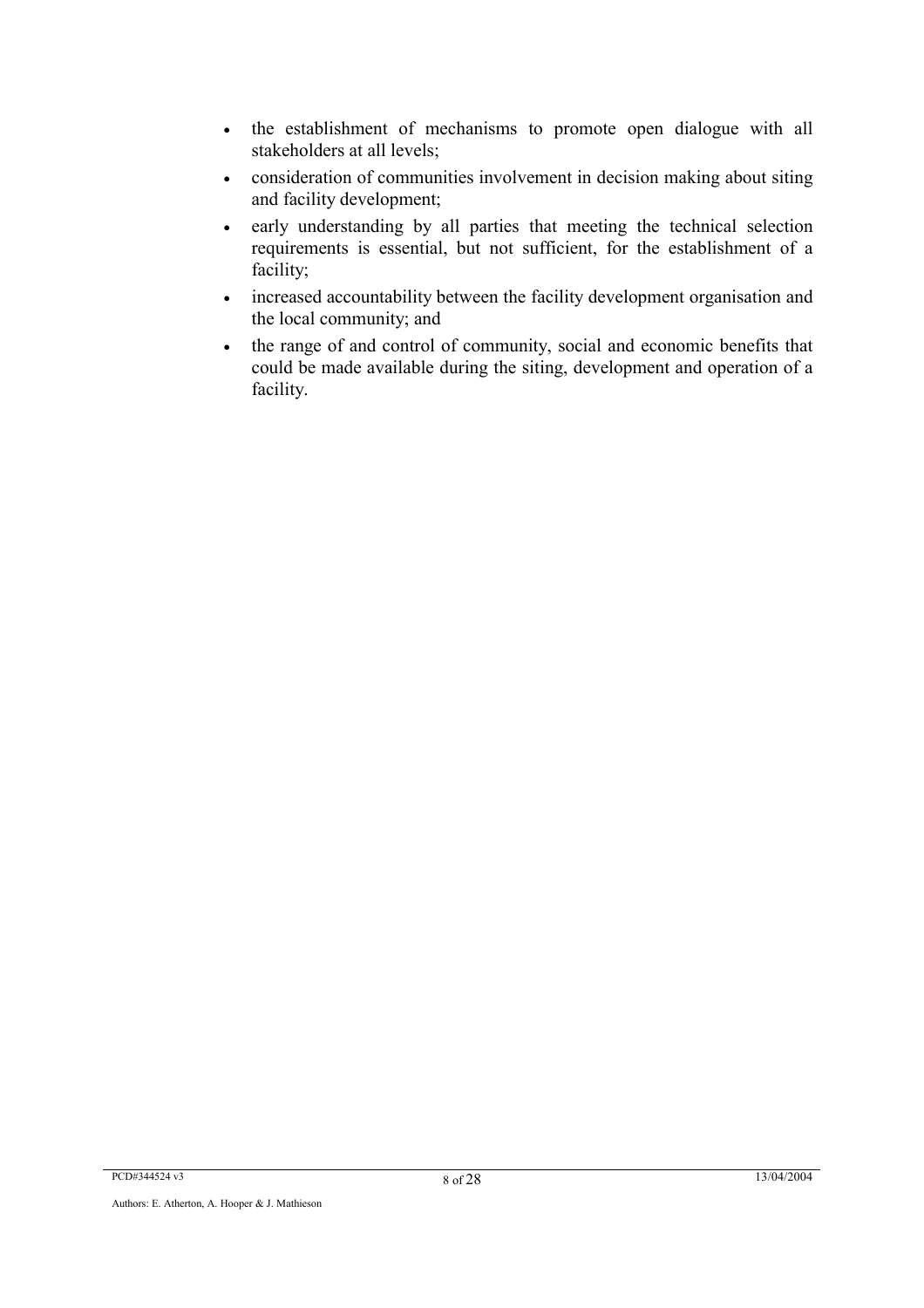# **Summary Table 1**

| Country            | <b>Experience of Site Selection</b><br>including aspects of                                                                                                                                                                | <b>Application of local</b><br>Veto powers                                                                                 | <b>Comment</b>                                                                                                                                                                                                                |
|--------------------|----------------------------------------------------------------------------------------------------------------------------------------------------------------------------------------------------------------------------|----------------------------------------------------------------------------------------------------------------------------|-------------------------------------------------------------------------------------------------------------------------------------------------------------------------------------------------------------------------------|
|                    | 'volunteerism'                                                                                                                                                                                                             |                                                                                                                            |                                                                                                                                                                                                                               |
| Belgium            | Yes, ongoing now for L/ILW<br>disposal. HLW programme<br>under consideration.                                                                                                                                              | Yes,<br>partnership<br>community<br>can<br>'walk<br>away' at any time.                                                     | Several communities have agreed<br>to enter into 'partnerships' with<br>no irrevocable commitment to<br>establishing a facility                                                                                               |
| Canada             | Some, for LLW and historic<br>wastes, but now in abeyance for<br>these and HLW.                                                                                                                                            | Yes.                                                                                                                       | LLW<br>siting<br>seen<br>as<br>good<br>example of volunteerism, despite<br>failures.                                                                                                                                          |
| Finland            | Yes. Potential sites selected<br>through mixture of volunteer<br>and<br>geological<br>screening<br>process.                                                                                                                | Yes, law requires local<br>community to give a<br>positive indication.                                                     | Volunteer<br>sites<br>have<br>been<br>actively engaged by the EIA<br>consultation.                                                                                                                                            |
| France             | Yes, for URLs, under 1991<br>French Law a Mediator was<br>appointed to guide the process.                                                                                                                                  | Public Inquiry process<br>results in Govt. decrees<br>directing ANDRA<br>to<br>investigate.                                | Volunteer<br>URL<br>site<br>under<br>investigation. Volunteer sites are<br>common in France for a wide<br>range of industrial activities<br>including NPPs in return for<br>economic and social benefits.                     |
| Germany            | No.                                                                                                                                                                                                                        | Historically no.                                                                                                           | Since new German Government<br>elected, site selection process<br>under review through 'consensus<br>talks'.                                                                                                                  |
| The<br>Netherlands | Site<br>selection<br>by<br>Govt.<br>committee in 1984 identified 3<br>'willing' sites. Borsele storage<br>site chosen by COVRA.                                                                                            | No.                                                                                                                        | Dutch policy is above ground<br>storage for 100 years at an<br>industrial site.                                                                                                                                               |
| Spain              | <b>HLW</b><br>No.<br>programme<br>in<br>abeyance. El Cabril L/ILW<br>facility was an existing storage<br>facility.                                                                                                         | In effect for El Cabril,<br>through<br>planning<br>process.                                                                | Site<br>for<br><b>HLW</b><br>selection<br>in<br>abeyance.<br>El<br>Cabril L/ILW<br>facility in operation since 1992.                                                                                                          |
| Sweden             | Yes. Since 1992 SKB have<br>communes.                                                                                                                                                                                      | SKB have agreed to<br>decision. But Govt can<br>override local veto.                                                       | $\,8\,$<br>A total<br>of<br>sites<br>have<br>invited participation of bidde by community volunteered for feasibility<br>studies, 3 have nuclear traditions,<br>and 2 have withdrawn.                                          |
| Switzerland        | No.                                                                                                                                                                                                                        | Yes through referenda at<br>various local levels but<br>which can be overridden<br>by higher Cantonal and<br>Federal Govt. | Role of referenda important and<br>question can be re-put at later<br>dates.                                                                                                                                                  |
| <b>USA</b>         | Yes for LLW and the temporary<br>fuel store (MRS), but not for<br>operating<br>the<br>TRU<br>deep<br>disposal facility (WIPP) in New<br>Mexico<br>$\alpha$<br>the<br><b>HLW</b><br>programme at Yucca Mountain,<br>Nevada. | Yes, but Congress can<br>override State's decision.                                                                        | Historically<br>proactive<br>and<br>innovative processes but limited<br>success away from established<br>nuclear sites. Siting of the MRS<br>failed<br>despite<br>financial<br>compensation and use of special<br>Negotiator. |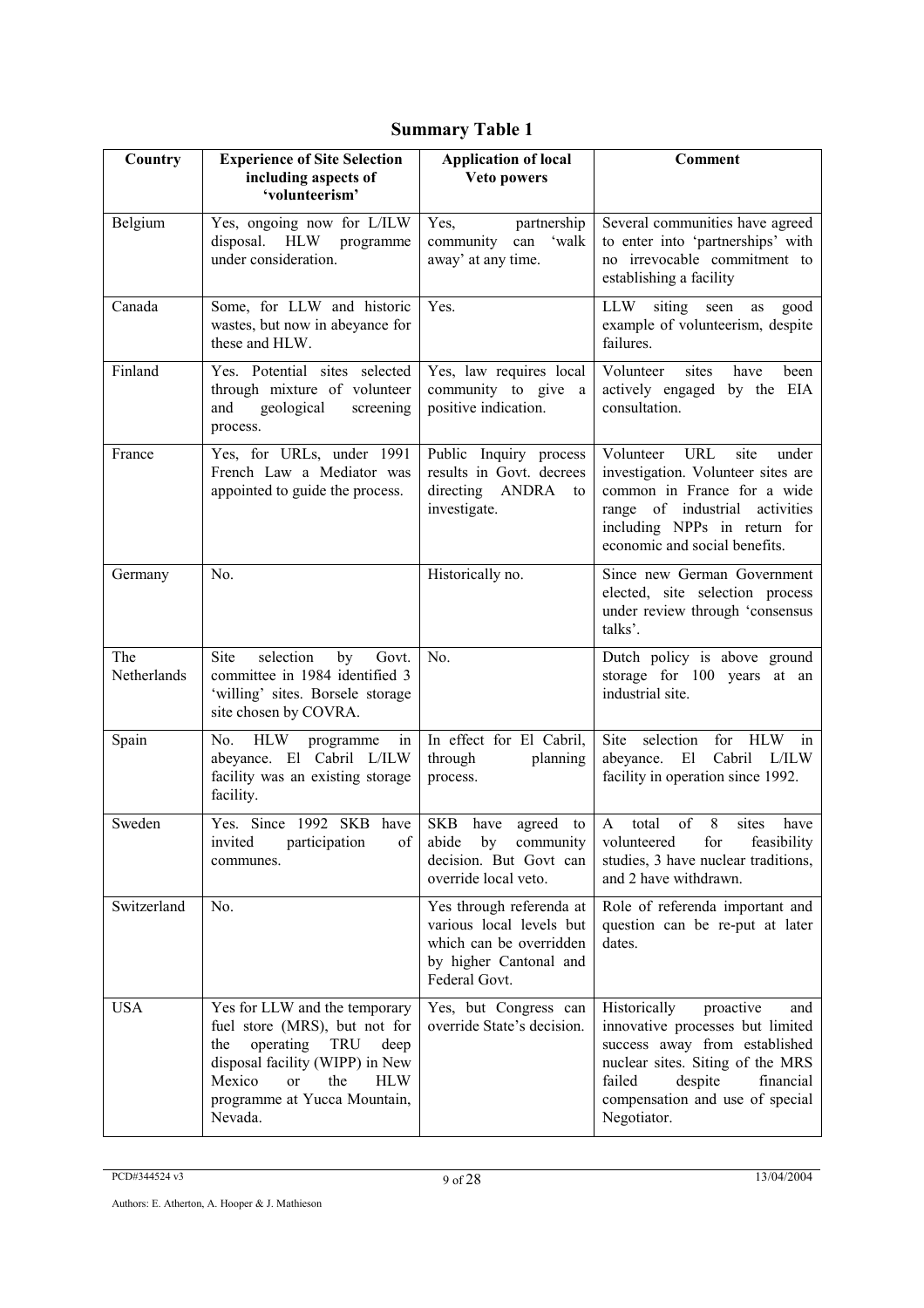| Country                   | <b>Community benefits offered*</b>                                                                                                                                                                                                                                                                                                                                                                                                                                                            |
|---------------------------|-----------------------------------------------------------------------------------------------------------------------------------------------------------------------------------------------------------------------------------------------------------------------------------------------------------------------------------------------------------------------------------------------------------------------------------------------------------------------------------------------|
| <b>Belgium</b>            | ONDRAF/NIRAS finance the costs of the local partnerships within budgetary limits. Other<br>economic benefits are not prescribed.                                                                                                                                                                                                                                                                                                                                                              |
| Canada                    | In the LLW siting programme, property values and employment were 'guaranteed' for a<br>potential host community. Pure financial recompense had been proposed for a particular site, but<br>the programme is now in abeyance. Finance was made available for community liaison groups,<br>'open houses', publicity materials and visits to other management facilities.                                                                                                                        |
| Finland                   | No incentives or compensation required to be paid directly by the Government. However,<br>nuclear facilities pay a local property tax at the highest rate of 2.2% while the average rate is 0.5-<br>1.0%. This property tax is seen as the most obvious benefit for the local community.                                                                                                                                                                                                      |
|                           | As reported in the 1999 EIA report, the direct effect of such increases in tax revenue from the<br>siting a facility (income, property, and corporation) may be partially offset by 'national tax<br>revenue equalisation'.                                                                                                                                                                                                                                                                   |
| <b>France</b>             | In the URL programme, financial aid to contribute to local development and improving the<br>natural environment is required to be paid under the 1991 Law.                                                                                                                                                                                                                                                                                                                                    |
|                           | FF5 million / year ( $\sim$ £0.5M) is payable to a local authority during the borehole drilling phase to<br>compensate for loss of business tax due to the peripatetic nature of process.                                                                                                                                                                                                                                                                                                     |
|                           | Up to FF60 million (~£5.6M), as a 'economic supporting measure' for the Départment hosting<br>the URL (both Meuse and Haute Marne receive this payment as the URL is located near the<br>border of the two). FF60 million $(\sim £5.6M)$ is equivalent to twice the 'host fees' payable to a<br>Départment hosting a single reactor 900 MW(e) PWR. Moreover, this package is in addition to<br>the normal finance received from the Central Government for local government purposes.         |
|                           | For the near-surface repository at Centre de l'Aube, which commenced operation in 1992,<br>ANDRA (with the Ministry of Industry) set up a 'matching' fund of FF35 million ( $\sim$ £3.3M)<br>which has to be targeted at specific projects attracting equal funding from the local community.<br>ANDRA also pays an additional FFr1.5 million $(\sim £0.1M)$ in local taxes each year and<br>guarantees to fill specified proportions of construction and operational jobs with local labour. |
| Germany                   | Notwithstanding the new site selection process, no incentive requirements are currently explicitly<br>stated in the Law. However, the Government of Lower Saxony was offered an annual grant of<br>several million DEM (DEM 1 million $\approx$ £0.3M) from the Federal Government in respect of<br>Gorleben, but the payments were refused and the arrangement remains suspended.                                                                                                            |
| The<br><b>Netherlands</b> | No specific incentive requirements regarding the interim storage site at Vlissingen are specified.                                                                                                                                                                                                                                                                                                                                                                                            |
| Spain                     | Allocation of monies from the Waste Management Fund for guaranteeing minimum incomes to<br>hosting communities is prescribed by Ministerial Order and is dependent on the type of facility<br>under consideration (nuclear site spent fuel storage, central fuel storage, NPP undergoing<br>decommissioning, L/ILW storage / disposal facility) population density, and distance from the<br>facility. No compensation order yet exists for a deep disposal facility for HLW / spent fuel.    |
|                           | Low and short-lived intermediate-level waste is disposed of at El Cabril near Cordoba, which<br>came into operation in 1992. About Ptas 3,000 million $(\sim 1.1M)$ is paid each year to the town<br>councils located near to El Cabril.                                                                                                                                                                                                                                                      |

| <b>Table 2 Overseas Examples of Community Benefits</b> |  |  |
|--------------------------------------------------------|--|--|
|                                                        |  |  |

 $\overline{a}$ 

<sup>∗</sup> Note: Currency conversions are as at October 2000 so should be treated with some caution when referring to historical figures.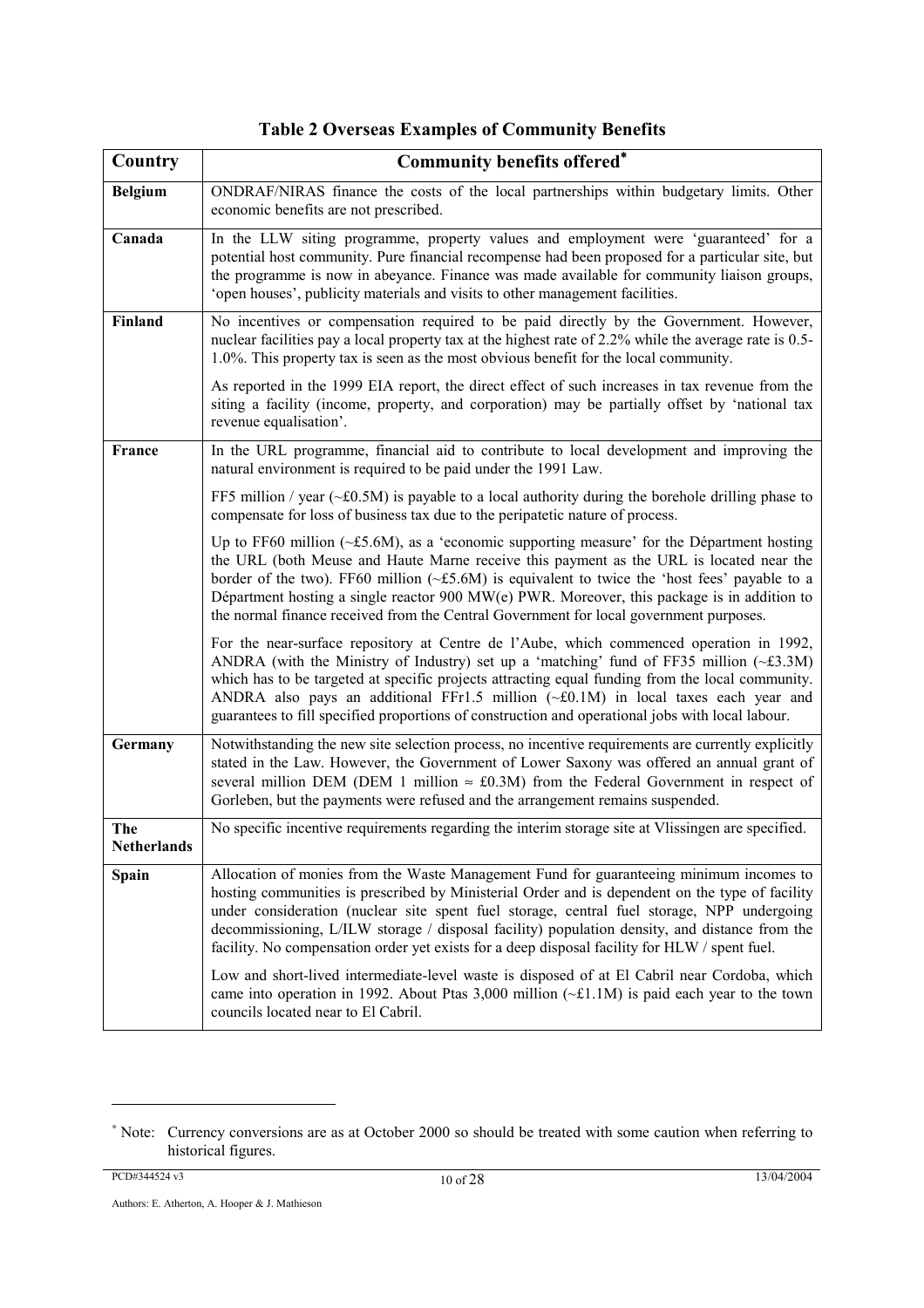| Country            | <b>Community benefits offered*</b>                                                                                                                                                                                                                                                                                                                                                                                                                                                                                        |
|--------------------|---------------------------------------------------------------------------------------------------------------------------------------------------------------------------------------------------------------------------------------------------------------------------------------------------------------------------------------------------------------------------------------------------------------------------------------------------------------------------------------------------------------------------|
| <b>Sweden</b>      | Volunteering communities can request up to up to SEK 2 million $(\sim 60.14M)$ from the Waste<br>Management Fund to support local review groups, to monitor SKB's work and for public<br>information programmes. No specific provision for other community benefits.                                                                                                                                                                                                                                                      |
| <b>Switzerland</b> | Swiss law also requires both the host community and the Canton to receive financial and<br>material 'remuneration' once it has accepted hosting a facility.                                                                                                                                                                                                                                                                                                                                                               |
|                    | For the proposed L/ILW repository at Wellenberg, it is understood that a one off payment of<br>SFr 2.3 million ( $\sim$ £0.9M) would be have been made available to the Canton government. If a<br>facility had been developed, then about SFr 3.5 million $(\sim £1.4M)$ per year for the 40 year<br>operational period would have been paid. On a similar basis at Community level a one off<br>payment of SFr 3 million ( $\sim$ £1.2M) and an annual payment of SFr 300,000 ( $\sim$ £0.12M) would<br>have been made. |
| <b>UK</b>          |                                                                                                                                                                                                                                                                                                                                                                                                                                                                                                                           |
| <b>USA</b>         | To facilitate the siting of a Monitorable Retrievable Store, the 1987 Nuclear Waste Policy Act<br>(NWPA) established the Office of the Nuclear Waste Negotiator whose task was to find a<br>willing host state or Indian Tribe in exchange for negotiated benefits. However, although some<br>progress was made with a number of Indian Tribes, the negotiation process was terminated<br>without result.                                                                                                                 |
|                    | For Monitorable Retrievable Store: Payments or grants to assist the affected community in<br>deliberating the issues. $$10$ million (~£6.7M) in annual payments to State/Local governments,<br>during the lifetime of the facility. Note that the MRS siting process now in abeyance.                                                                                                                                                                                                                                     |
|                    | Potential benefits available also included: infrastructure, recreational and environmental<br>improvements, public and higher education programmes, health care programmes, tax subsidies,<br>local employment agreements and direct financial assistance.                                                                                                                                                                                                                                                                |
|                    | The siting programme for HLW and spent fuel is centred on Yucca Mountain, Nevada under the<br>1987 Nuclear Waste Policy Act (NWPA). The NWPA provides for a benefit package for<br>Nevada of \$10-20 million (~£6.7-£13.4M) per year provided the right to object to the proposal<br>is waived; but to date this has not been taken up by the State.                                                                                                                                                                      |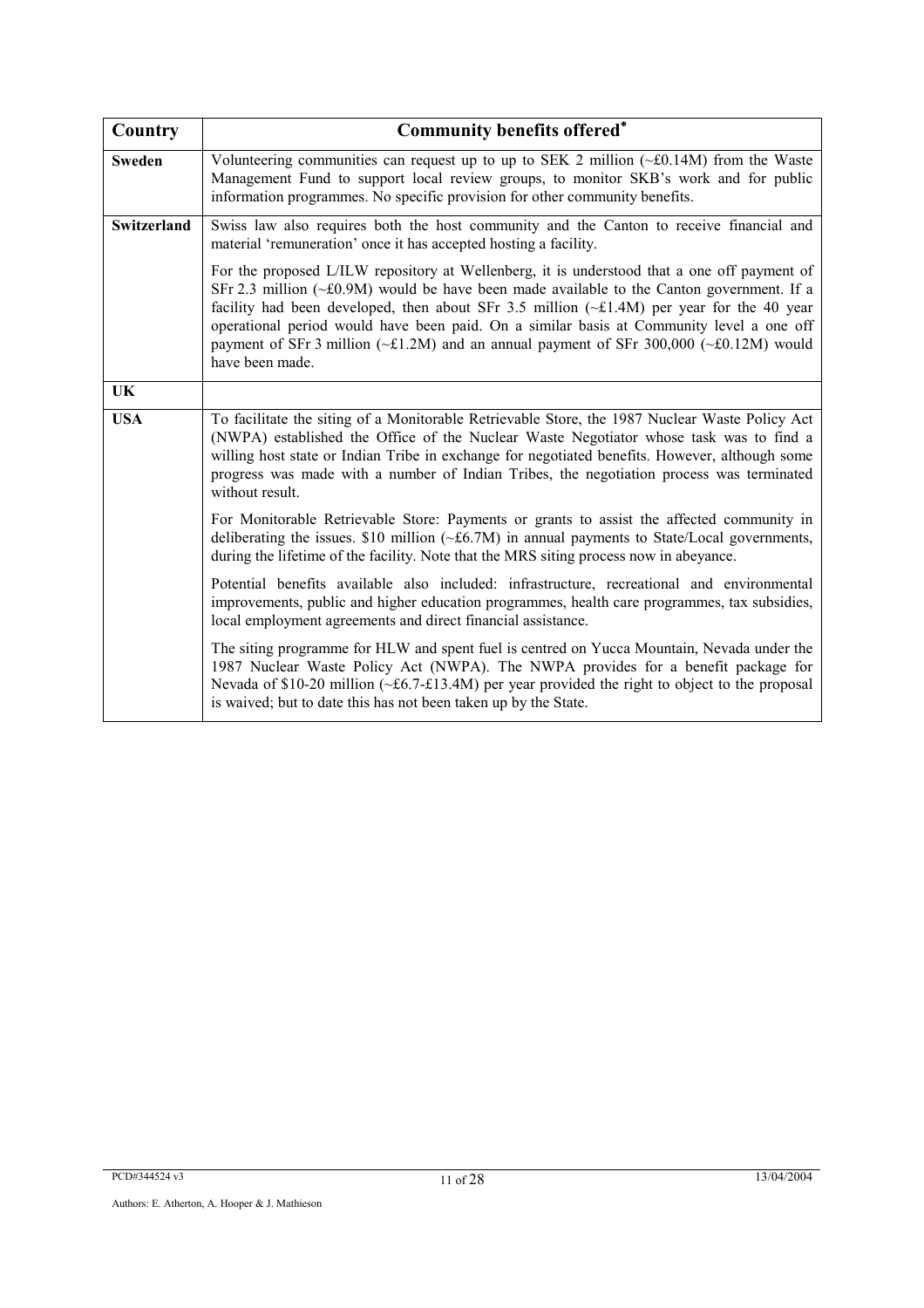# **Appendix One**

## **1 Introduction**

This appendix considers the processes of site selection in the following countries:

- 
- Canada Spain
- 
- 
- France
- Belgium Germany
	-
- Sweden Switzerland, and
- Finland the USA.

The information has been derived from a number of sources, some published and some provided directly by the radioactive waste management agencies, or equivalent, in the countries concerned. As precise provisions of overseas law and policy may be complex, this note attempts no more than a summary.

## **2 Belgium**

#### **2.1 General**

There is no specific legislation covering site selection in Belgium, nor is financial compensation required to be made to affected local communities. The radioactive waste management agency, ONDRAF/NIRAS, a public body set up under Royal Decree, is responsible for site selection and for proposing waste management strategies to Government.

#### **2.2 Low and short-lived intermediate-level waste**

Following an unsuccessful attempt to site a near-surface facility in the mid-nineties, for low and short-lived intermediate-level waste, ONDRAF/NIRAS since 1999 has concentrated its activities on the development of local 'partnerships' to facilitate project proposals in sites showing an interest to host a facility.

Such local partnerships involve ONDRAF/NIRAS working through independent (University research – based) mediators with local stakeholders in the development of a proposal for a disposal project which is seen as an integrated part of local development. The project is intended to satisfy both technical/scientific and socio-economic criteria before being proposed to government.

Membership is specific to the individual partnership but the general intent is that it should comprise representatives of all the local political parties (opposition included), the various economic, social, cultural and ecological stakeholders actors, and local industry. It is structured around a general assembly, a management committee, and working groups who perform most of the detailed work. The partnership has its own budget provided by ONDRAF/NIRAS.

PCD#344524 v3 13/04/2004 12 of 28 13/04/2004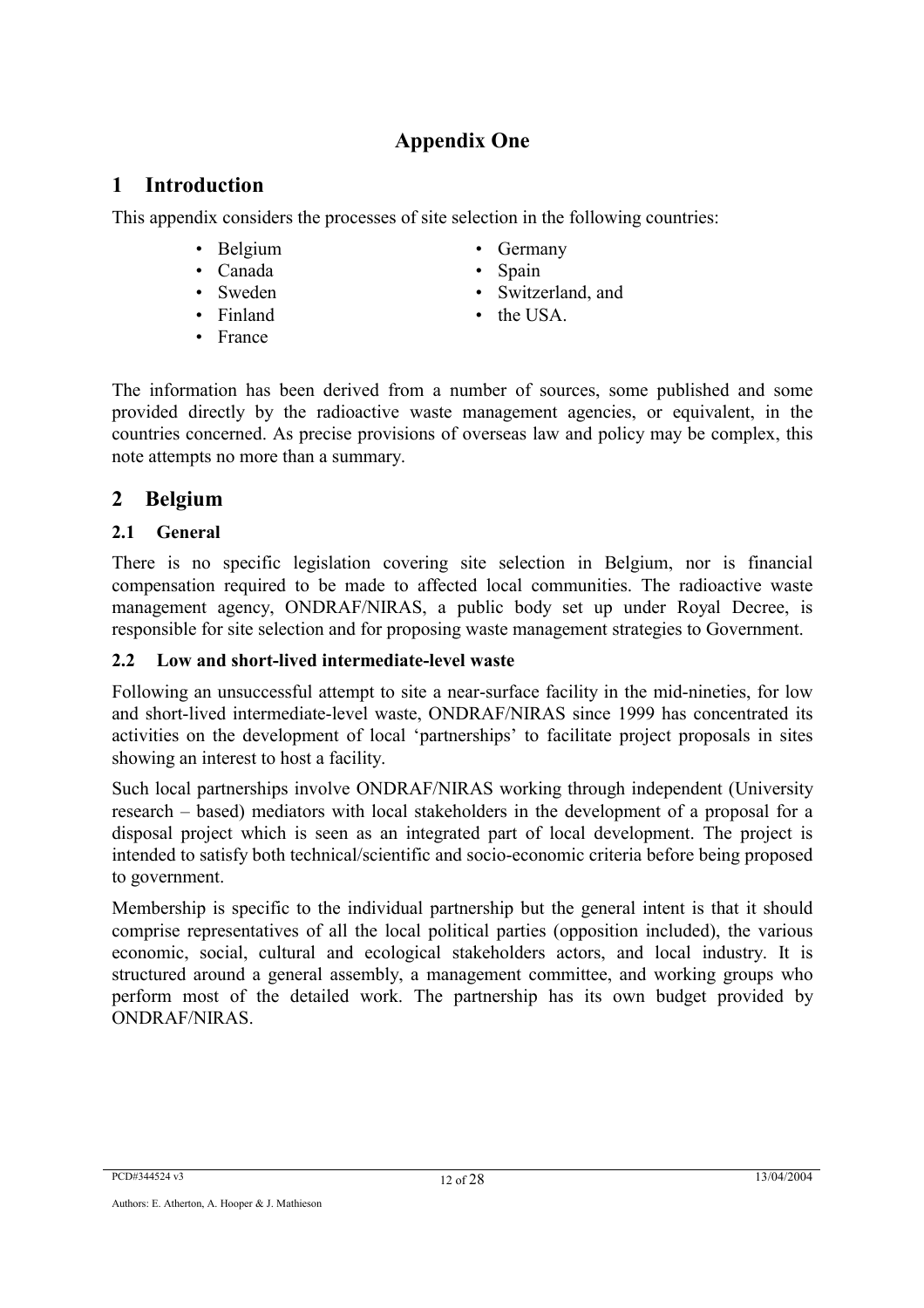On 30<sup>th</sup> September 1999, the first partnership was signed between ONDRAF/NIRAS and the local authorities of Dessel (on whose territory the centralised interim storage buildings of conditioned waste are located). The local authority of Mol (where the national nuclear research centre CEN/SCK is located) was signed in October 1999. The authorities of the zone Fleurus-Farciennes (where the national Institute for Radio-Elements - IRE - is located) were initially interested but decided to let their final agreement depend on the results of preliminary soil examinations on the site of the IRE that are presently taking place.

The authorities of the municipality of Huy (where Tihange NPP is located) have shown no interest so far, while the authorities of the municipality of Beveren (where Doel NPP is located) have yet to decide on starting negotiations with ONDRAF/NIRAS.

The partnerships function at four levels:

- 1. The 'general assembly' (or Partnership Council) which involves all the parties and formally represents the 'Partnership';
- 2. The management committee which is appointed by the general assembly;
- 3. Project Co-ordination on a day-to-day basis; and
- 4. Working Groups which are the active basis of the partnerships.

Briefly, the working groups will review and develop draft project proposals with the support of ONDRAF/NIRAS acting as 'partner and expert', but also with access to independent expertise. The partnerships as a whole will decide on priorities and take decisions, organise dialogue and be responsible for keeping the local population informed. Final proposals will have to be approved by the local councils concerned prior to submission to the federal government in 2001–2002.

## **2.3 High-level waste and long-lived intermediate-level waste**

For the disposal of high-level and long-lived intermediate-level waste, ONDRAF/NIRAS has been investigating the Boom Clay geological formation at the Mol-Dessel nuclear site. If the safety assessment results continue to show that Mol is favourable then ONDRAF may propose detailed investigations in the Boom Clay at a potential site in 2015 (though not necessarily at Mol itself). Disposal could commence from 2050, but possibly not before. Current plans are to publish a technical report - SAFIR 2 – by the end of 2000, on research undertaken to date, which will be submitted to the NEA for independent peer review. An accompanying strategic document will address potential approaches for stakeholder dialogue on high-level waste and long-lived intermediate-level waste in Belgium.

# **3 Canada**

# **3.1 General**

Canada has a diversity of wastes arising from nuclear power generation (spent fuel and LLW), industrial and medical wastes, and uranium mining and milling (which is not considered further here). In July 1996 the Federal Government announced a new policy framework for radioactive waste intended to guide Canada's disposal approach for all such wastes into the next century.

PCD#344524 v3 13 of 28 13 of 28 13 of 28 13/04/2004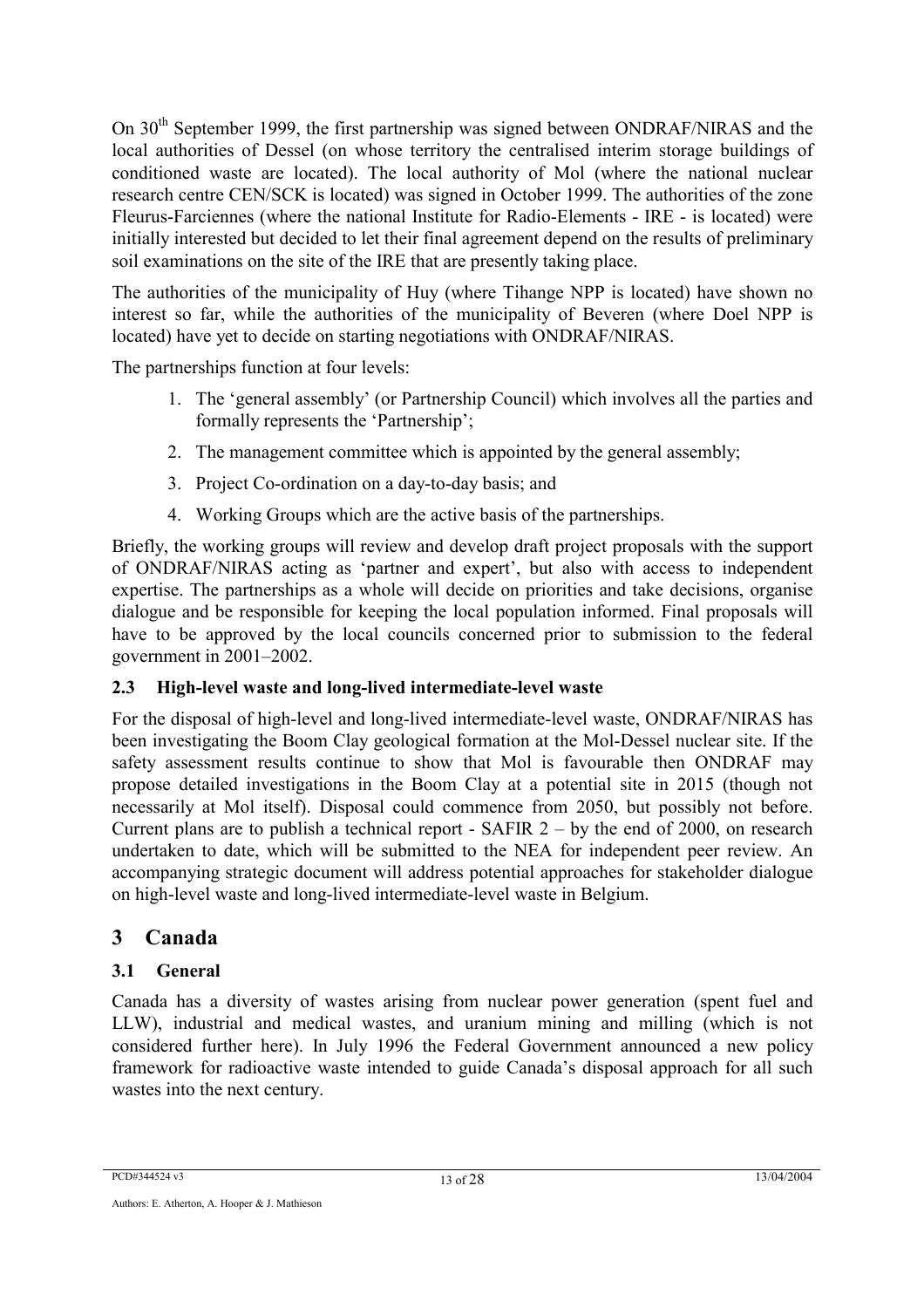#### **3.2 Nuclear fuel waste**

There is no specific legislation relating to siting of disposal facilities for spent fuel. In 1978 the Governments of Canada and Ontario established the Nuclear Fuel Waste Management Program. This provided for a disposal concept to be developed by Atomic Energy of Canada Limited (AECL, a Crown Corporation) in co-operation with Ontario Hydro (now Ontario Power Generation, OPG), the largest single producer of spent fuel.

In 1989 the Government appointed a Federal Environmental Assessment Review Panel to review the disposal concept prior to the start of work on siting. Public hearings to consider AECL's Environmental Impact Assessment ('EIA') for the concept were held between March 1996 and March 1997, covering a broad range of issues. Included in AECL's EIA were its recommendations for the siting process, which included volunteerism and shared decisionmaking. Whilst the new Policy Framework does provide that an organisation be put in place to implement the disposal concept, none exists as yet. However, AECL and OPG have formed a joint task team to consider such an action.

The hearings, held in numerous communities across Ontario, took place in front of a panel of experts drawn from both technical and sociological backgrounds, and was managed by the independent Canadian Environmental Assessment Agency (CEAA). Organisations and members of the public who wished to make submissions to the panel were able to apply for so-called 'intervenor funding', which allowed for the use of external consultants and advisors. 'Participant funding', to allow individuals and members of community councils etc. to attend hearings in their localities, was also made available.

The Panel publicly released its report on 13 March 1998. Chairman Seaborn said that although AECL's plan appeared technically sound, *'in its present form it does not have the required level of acceptability to be adopted as Canada's approach for managing nuclear waste.'*

Amongst its recommendations the Panel said that a new nuclear fuel waste management agency (NFWMA) should be set up. By May 2000, the utilities had signed an MOU to create a waste management organisation and a draft plan for long term options is being developed, but it is understood that no decision on deep disposal will be taken before 2004.

#### **3.3 Low-level waste**

Low-level waste is defined in Canada to include all waste from nuclear activities (except spent fuel and uranium mine and mill tailings). It includes materials which in the UK would be classified as short-lived intermediate-level waste. It is further administratively classified as either 'historic waste' or 'ongoing waste'.

#### **3.4 Historic waste**

A large proportion of the LLW inventory comprises historic wastes, consisting mainly of contaminated soils  $(1,000,000\text{m}^3)$  for which the original producer is no longer responsible. In 1982, the Government established a Low-level Radioactive Waste Management Office to assume responsibility for these wastes. In 1988 the Minister for Natural Resources appointed an independent Siting Task Force to carry out a voluntary siting process to find a disposal site. In 1995, the Task Force issued its final report to the Minister, identifying Deep River in Ontario as a willing host community.

PCD#344524 v3 13/04/2004 14 of 28 13/04/2004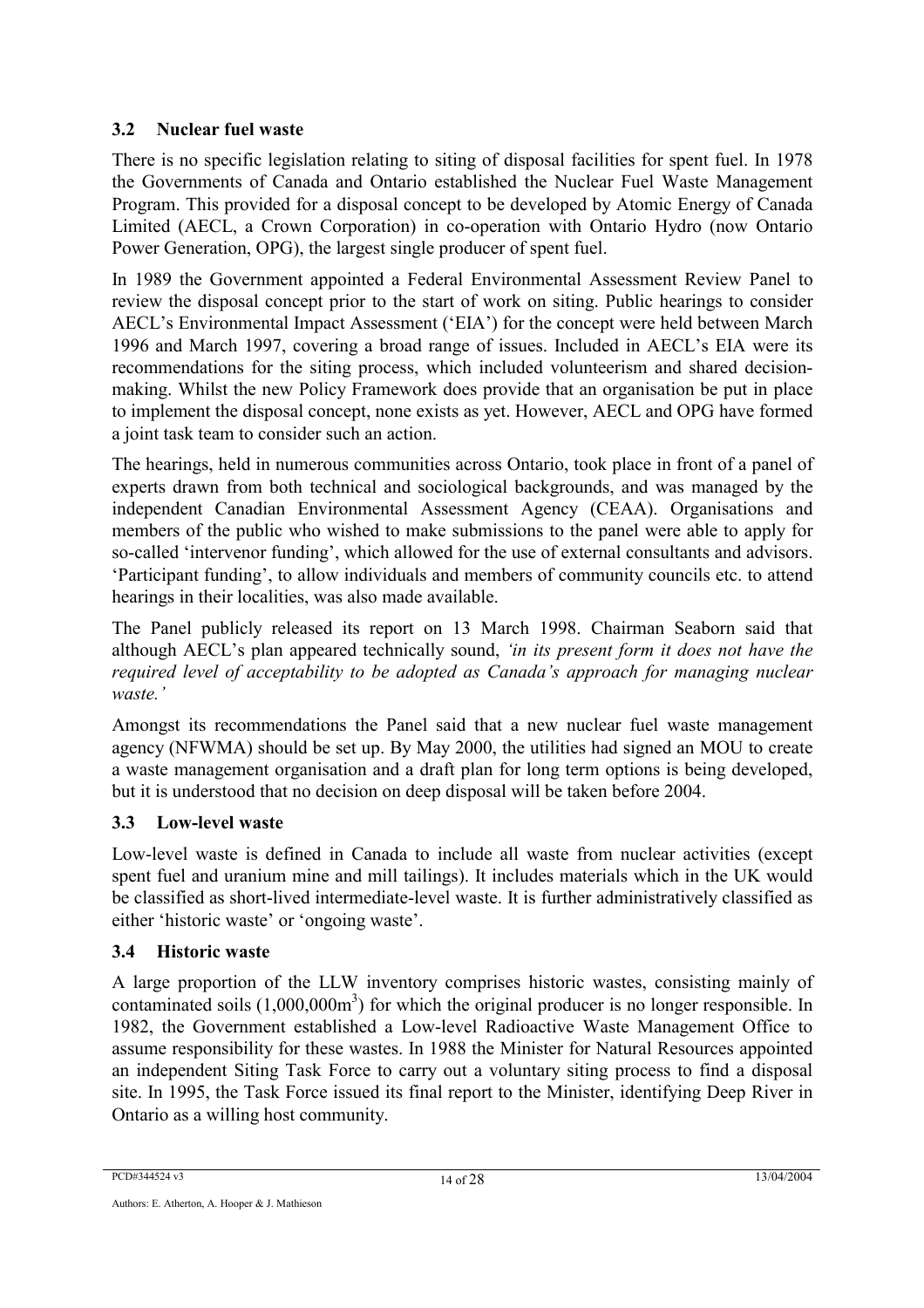However, problems arose during late 1996. Natural Resources Canada (NRCan) refused to accept the *'Community Agreement in Principle'*, which had been negotiated between the Deep River community council and the Task Force. The Agreement formally lapsed at the end of 1996.

Employees of AECL dominate the population of Deep River, and plans announced in late 1996 to downsize that organisation, as a precursor to privatisation, had caused uncertainty about long-term employment prospects in the area, and so job guarantees were included in the Agreement.

The issue finally came to a head in late October 1997 when the Council formally voted to withdraw from the process completely, although NRCan has still not ruled the community out.

In August 1997, Hope Township asked to be considered as a potential repository host **location** 

#### **3.5 Ongoing waste**

LLW from continuing nuclear research and power generation will require disposal in one or more facilities. The waste producers are working on options that include developing an independent OPG facility or a multi-user facility. AECL has developed a prototype Intrusion Resistant Underground Structure for the disposal of short-lived waste at its Chalk River plant in Ontario. This is currently undergoing licensing.

## **4 Finland**

## **4.1 General**

The Nuclear Energy Act, as amended in 1994, requires radioactive waste generated in Finland to be disposed of within the country and prohibits the import of such waste. The Ministry of Trade and Industry (MTI) formulates disposal policy, sets objectives, supervises activities and undertakes its own research and development. The power companies, IVO and TVO, are responsible for waste management and disposal and in 1995 they set up the spent fuel disposal company, Posiva Oy. Operational arisings of low and short-lived intermediate-level waste from the two power station sites (Olkiluoto and Loviisa) are disposed of in repositories constructed at around 100m depth at those sites and are not considered further here.

The Ministry of Trade and Industry sets target schedules for Posiva to implement spent fuel disposal policy, including the siting process. Community benefits are not required to be provided at any stage of the process.

#### **Spent fuel**

In 1983 TVO drew up a list of 101 sites and undertook a consultation process with the affected communities. This resulted in the identification in 1985 by TVO of 5 potential 'volunteer' sites at which more detailed investigations were carried out. In 1992, TVO announced that further investigations would only be carried out at Romuvaara in Kuhmo, Kivetty in Äanekoski and Eurajoki (near to the Olkiluoto nuclear site). Interim reports on these sites were produced at the end of 1996. However, following indications by the local community in Loviisa, that they too wished to be included, that site was also added to the list.

PCD#344524 v3 15 of 28 13/04/2004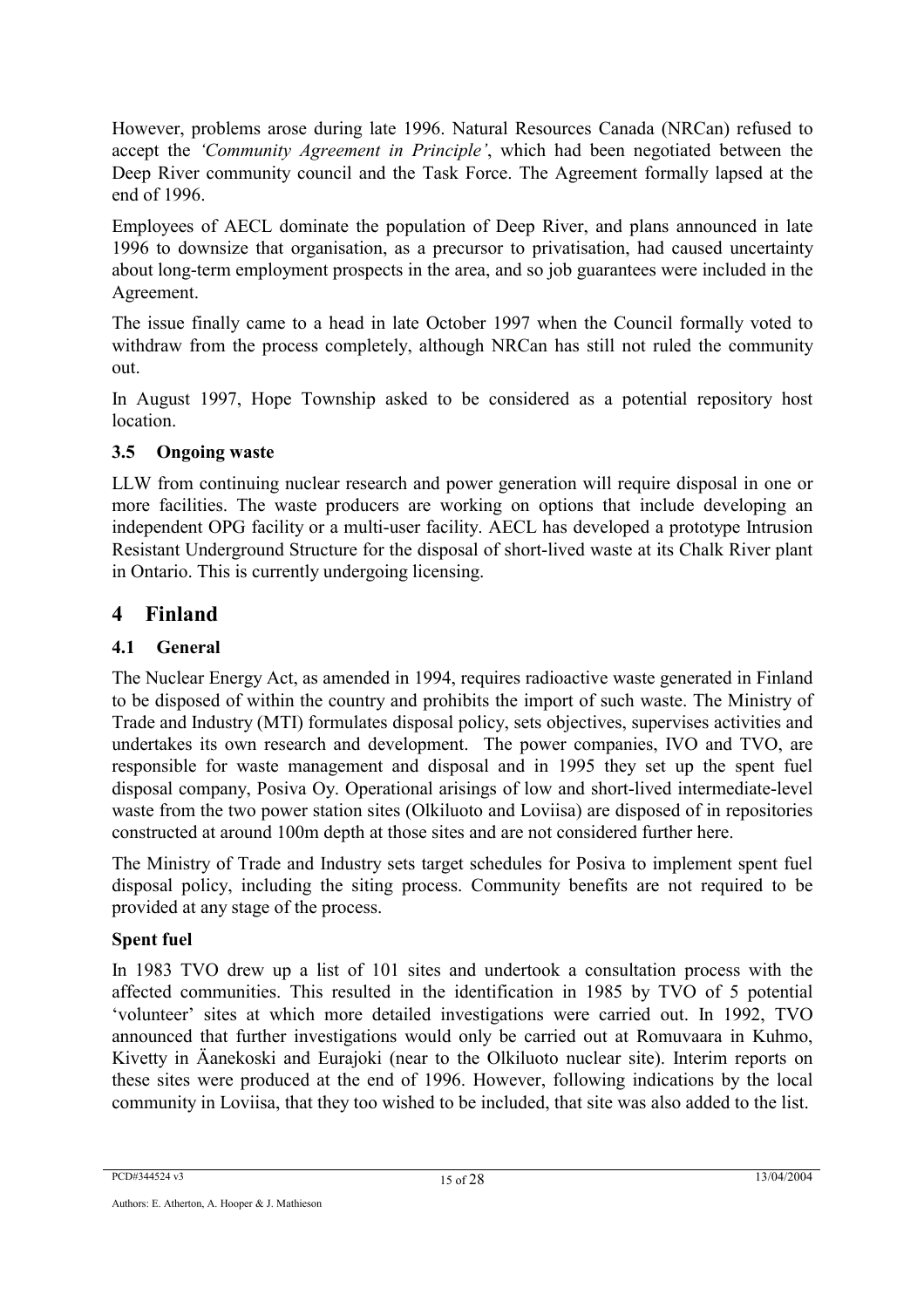According to the Nuclear Energy Act, the first authorisation step towards a final repository of nuclear waste is the so-called Decision in Principle (DiP). At this step the Government had to consider whether 'the construction project is in line with the overall good of society'. In particular, the Government paid attention to the need of the facility, the suitability of the proposed site and its environmental impact.

Under the legal requirements the Radiation and Nuclear Safety Authority (STUK) had to make a preliminary safety appraisal of the DiP application and the proposed host municipality must state its acceptance or rejection for siting the facility. The decision has then to be endorsed by the Parliament. The application for the DiP includes also an Environmental Impact Assessment (EIA) report for the planned facility.

In May 1999, Posiva Oy submitted an EIA report to the MTI and a DiP application to the Government. The EIA report addressed all four candidate sites. After hearings in November 1999, the Ministry gave its statement, which completed the EIA process. During the hearing period 15 authorities and public bodies, 5 civic organisations and communities and 23 municipalities submitted their statements on the EIA report to the MTI. In addition, some 15 private persons sent their opinions.

The opinions expressed by the authorities and municipalities were mainly positive and the EIA report was regarded as wide and thorough, although one concern was the potential deterioration of the image of a municipality. The anticipated impact on health rendered by the transport of spent fuel was also of concern. The opinions of private individuals and civic organisations on the EIA, as well as on the whole disposal project, were in general critical and opposing. Their viewpoints were, however, mainly focused on issues outside the scope of the EIA.

The MTI concluded in its statement that the EIA was sufficiently comprehensive and detailed and fulfilled the requirements set by the EIA legislation. The Ministry, however, points out that a construction licence application for the disposal facility, scheduled to be submitted after 10 years at the earliest should include an enclosure corresponding to an updated EIA report.

The DiP application addressed only the Eurajoki municipality. STUK engaged an international review team, to support its preliminary safety appraisal of the DiP application. The team summarised their findings in a consensus report to STUK in October 1999. In addition, STUK requested statements from several Finnish research institutes which have participated in the publicly funded waste management research programme. STUK submitted a preliminary safety appraisal of Eurajoki to MTI in January 2000. In this appraisal STUK concluded that the prerequisites for a DiP from the standpoint of nuclear and radiation safety were met.

In January 2000, the Eurajoki council gave its approval to the DiP application (20 votes for, 7 against). The Government's decision and Parliament's ratification may be delayed due to an appeal to administrative court by a citizen of Eurajoki but are expected to take place by the end of this year. The Nuclear Energy Act provides that the Council must reject the application if either the municipal council or the safety authority is opposed and that Parliament has to confirm or veto the Decision in Principle by the Council of State.

It is planned that in 2003 an investigation shaft will be constructed at the chosen site and in 2010 a construction permit will be sought. If the permit is granted by 2013 then construction will start and first emplacement of spent fuel could take place by 2020.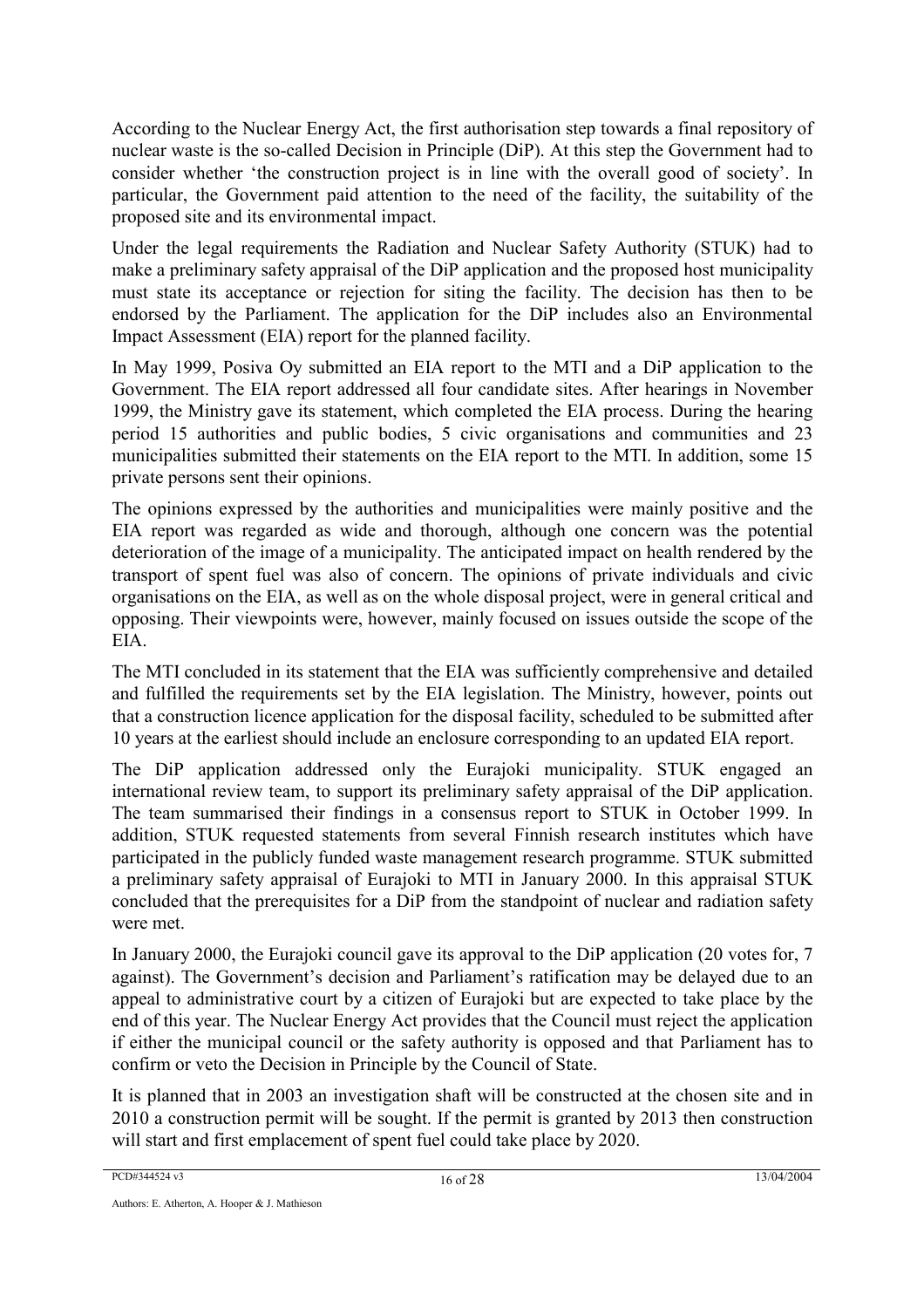# **5 France**

## **5.1 General**

The waste management organisation in France is ANDRA, established as the national disposal agency under the 'Law of 30 December 1991' governing research activities on HLW disposal. It operates near-surface disposal facilities for low and short-lived intermediate-level waste at Centre de la Manche (now closed and not considered further here) and Centre de l'Aube.

## **5.2 Low and short-lived intermediate-level waste - Centre de l'Aube**

The site selection process for the near-surface repository at Centre de l'Aube, which commenced operation in 1992, began in 1985. ANDRA's predecessor organisation identified five potential sites, from which the Aube site was selected as the preferred one. The original shortlist included a number of 'volunteer' sites where the local mayors had indicated that they wished for their communities to be considered by ANDRA, but none was eventually deemed geologically acceptable.

## **5.3 High-level waste and long-lived intermediate-level waste disposal**

## **5.3.1 The Law of 1991**

The 1991 law on R&D redirected the French deep site investigation process following the abandonment of an earlier HLW programme; (that programme sought to identify promising disposal sites primarily by reference to geological considerations). The 1991 law contains several parallel provisions:

- a 15-year research programme covering:
	- $\triangleright$  separation and transmutation of long-lived radionuclides in waste,
	- $\geq$  deep disposal studies 'through the creation of underground research laboratories (URLs)', and
	- $\geq$  long-term surface storage techniques;
- at the end of the 15-year programme (in 2006) the preparation of a report (by a National Review Board) together with a draft law to be submitted to Parliament for a decision on the creation of a deep disposal facility at one of the URL sites; and
- a requirement that local officials and members of the public from the affected sites be consulted before any site investigations begin preliminary to URL construction.

## **5.3.2 The Underground Research Laboratories**

A mediator **-** M. Christian Bataille - was appointed under the 1991 law and was specifically 'charged with leading public involvement prior to the selection of URL sites'. His mediation mission established three objectives: information provision to the public, open dialogue and decision facilitation.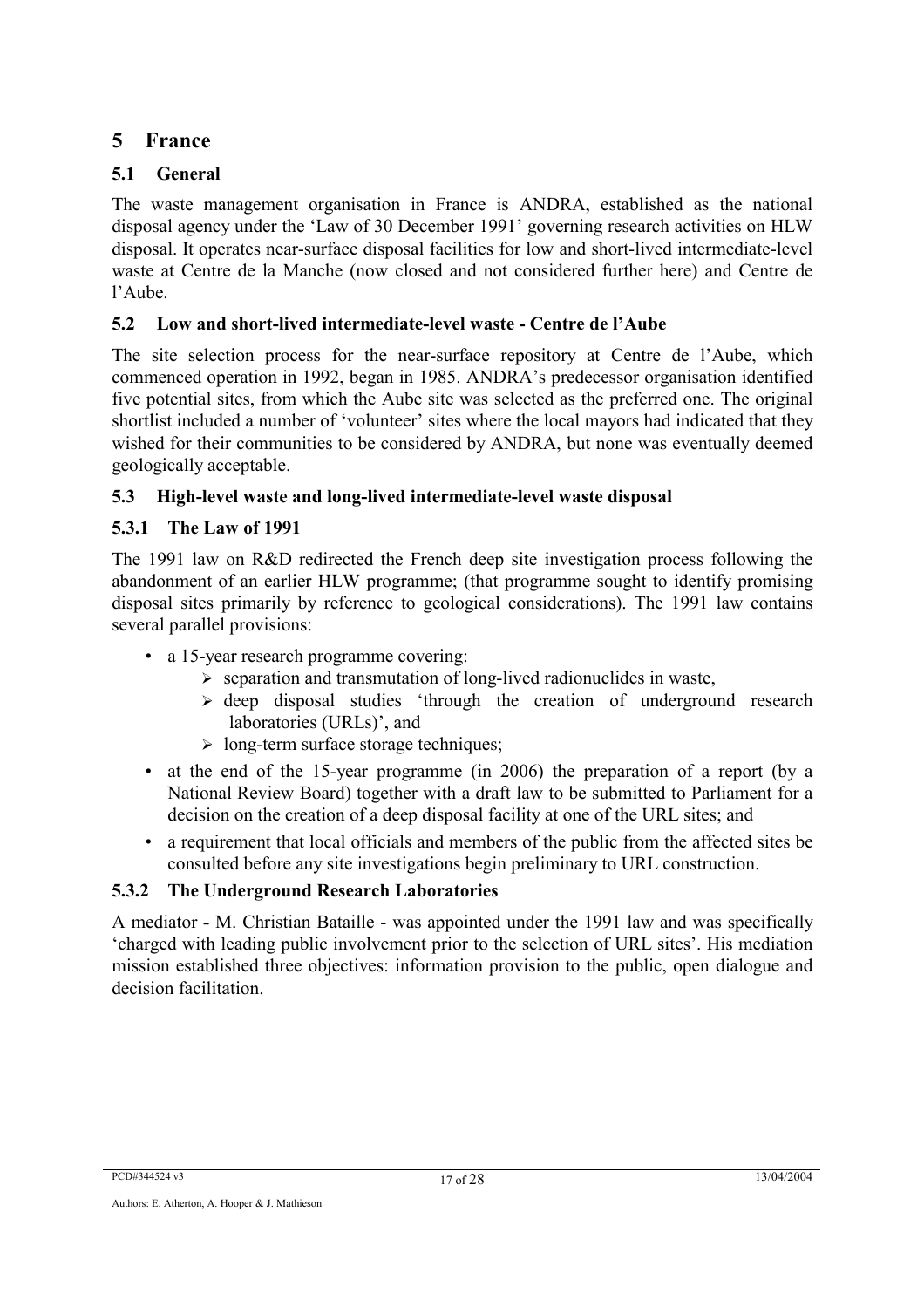The siting process for the URLs began in January 1993. By December of that year some 30 sites had volunteered for consideration. Ultimately, M. Bataille recommended four potentially suitable sites. Two were subsequently merged so that three locations were then under consideration: a clay geology in north-eastern France on the border of the Meuse and Haute Marne Departments (the Bure site); a clay geology beneath the Marcoule nuclear site in the south of the country in the Gard Department; and a granite geology in the Vienne Department in western France. Programmes of surface-based investigations at these sites, which comprised drilling between two and four boreholes plus geophysical measurements, were completed in April 1996.

In May 1996 the Council of Ministers authorised ANDRA to submit requests for the installation and operation of URLs at each of the three sites. Authorisation of the URLs was scheduled to be completed in 1998, following review of the submissions by DSIN (the nuclear regulator) and Ministry of Research, together with public hearings and other forms of local consultation. Public hearings at the sites ran from January to May 1997.

In December 1998, the Government confirmed that two sites should be investigated: the Bure site and a granite site to be selected. A decree was issued in August 1999 allowing ANDRA to commence construction of the URL and the establishment of a local information committee at Bure, and launching the consultation exercise to select the granite site.

The granite site selection process is expected to finish in 2002/3. An initial geological screening, begun in February 1999, identified 180 'plutons' (granite formations) in the country and by July 1999 this had reduced to about 15 sites following consideration of hydrogeology. After a further screening phase, 7 sites were still under consideration in February 2000. The Granite Advisory Committee of 12 experts involving ANDRA and BRGM (national geological agency) manages the programme which comprises a number of stages:

- Stage 1 seek consensus through consultation / volunteerism (by June 2000, but essentially stalled at the moment);
- Stage 2 selection by government by end of August 2000 of a sites or sites wishing to be considered further;
- Stage 3 confirmation by ANDRA of geological suitability; confirmation by DSIN; setting up of Local Information Committees;
- Stage 4 public inquiries plus endorsement by local authorities within 10km radius of sit. This is seen as a consultation process rather than giving the LA's a specific veto.
- Stage 5 2002/3. Decision by government to authorise construction of URL.

# **6 Germany**

## **6.1 General**

The overall regulation of radioactive waste management is controlled by the Federal Atomic Energy Act, but licensing of disposal facilities lies with the *Länder* (State) Government*.* As radioactive waste disposal in Germany is intended to be undertaken exclusively in mined repositories, the Federal Mining Act is also relevant.

PCD#344524 v3 13/04/2004 18 of 28 13/04/2004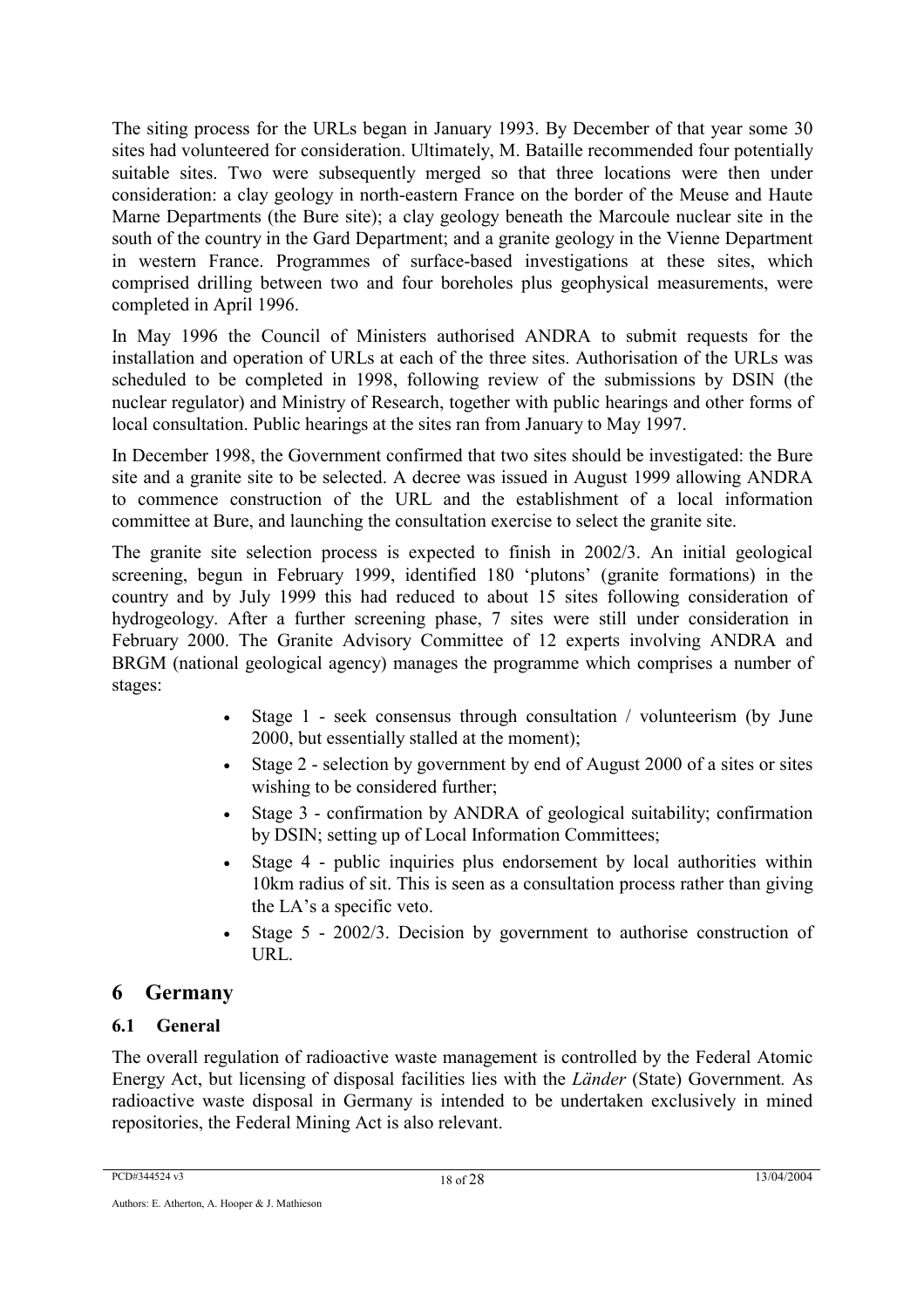The Federal Government is currently considering amendments to the Atomic Energy Act. If accepted, licensing would become a federal responsibility through the Federal Office for Radiation Protection, BfS.

BfS is currently responsible for the construction and operation of repositories, with technical work sub-contracted to the company DBE. If BfS do take over the licensing responsibility from the Länder, then disposal responsibility would be given to a new body yet to be created.

Two potential repositories are located in Lower Saxony (Gorleben and Konrad) and a facility at Morsleben, in Saxony-Anhalt in the former East Germany, has been in operation since 1970. Until 1978, some disposal was undertaken at a salt mine at Asse, but subsequently the site has been used for research purposes only. Government policy is that all toxic waste, both chemical and radioactive, should be disposed of (though not co-disposed) in geological formations.

Under the new German government, a working group on site selection has been set up by BMU, membership of which includes anti-nuclear experts, use of the Internet, MP's workshops, NGO's and unions. They will review existing criteria and will look at international practice and propose the 'relatively best site' in the country. Their first report is expected later this year. The exiting sites under investigation will be part of the process. There is also a stated government aim of having just one repository for all German wastes but this conflicts with some arguments in Germany that heat generating and non-heat generating wastes should be separate.

#### **6.2 Gorleben**

The Gorleben site (for the disposal of heat-generating radioactive waste in a salt dome) was proposed in 1977 by the President of Lower Saxony. By way of financial benefits, the Government of Lower Saxony was offered an annual grant of several million DM from the Federal Government, but the payments were refused and the arrangement remains suspended.

Two shafts are linked at a depth of about 840m and underground infrastructure is in place. Given the pattern of ownership of mineral rights, only part of the area has been investigated to date but this is expected to provide sufficient capacity for the expected disposal volumes. It was intended to complete long-term safety assessment at a date between 2003 and 2005 but currently there is a moratorium of further detailed investigations. If a licence were then granted by 2008 the repository could be operational by 2015.

#### **6.3 Konrad**

Investigations carried out from 1976 indicate this is a potentially good site for low and intermediate-level non heat-generating waste. Konrad was previously an iron ore mine and in 1976 the Federal Government asked GSF (Federal Research Centre) to investigate its suitability for repository use.

The current licensing process allows for public consultation of the licence application. In the case of the Konrad application, the Lower Saxony Ministry of Environment held a public hearing to consider technical objections to the application. A report was subsequently submitted by the Ministry to BfS resulting in a number of changes. The licensing process is still continuing but a stand off exists between BfS and the *Länder.*

PCD#344524 v3 13/04/2004 19 of 28 13/04/2004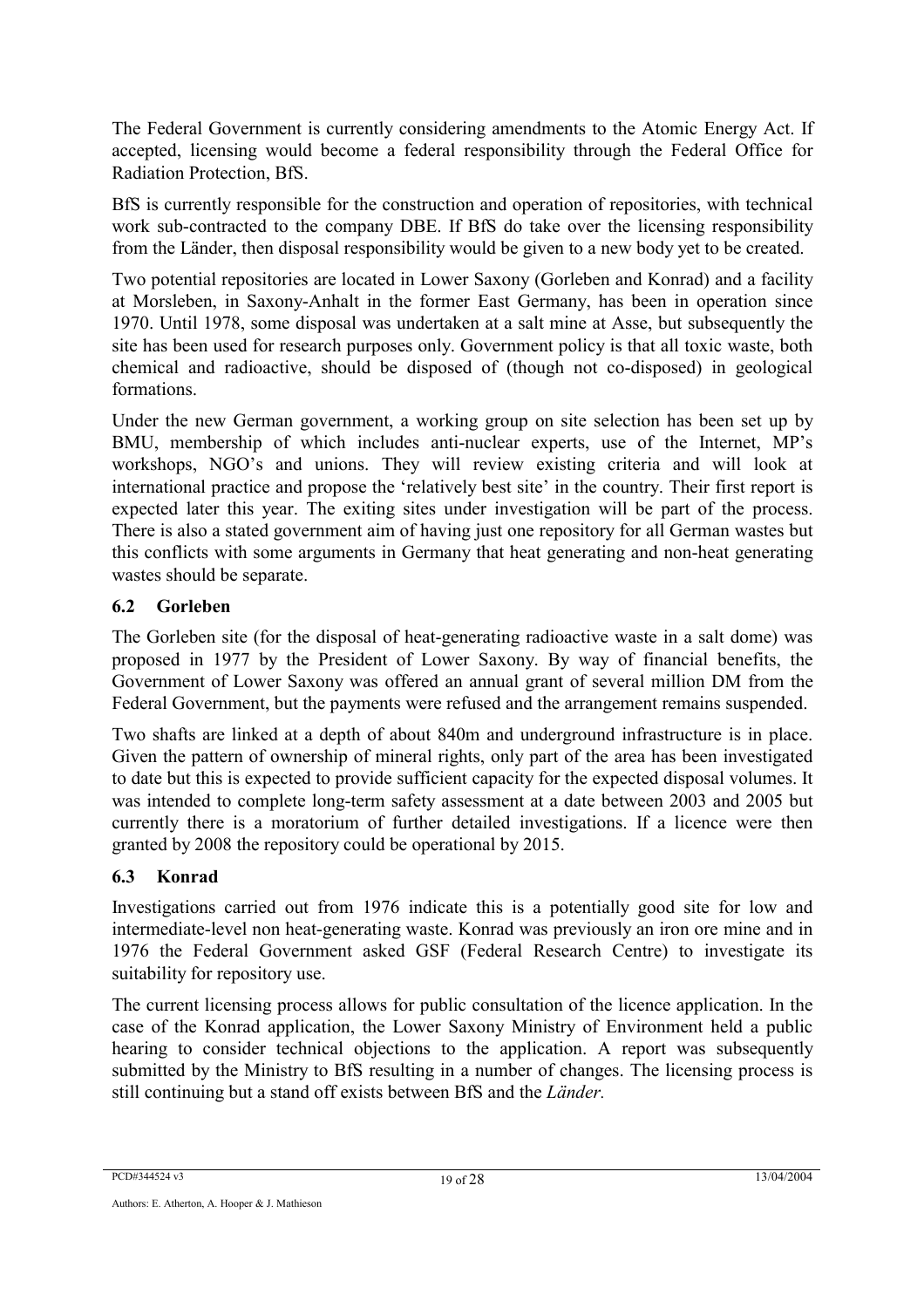#### **6.4 Morsleben**

Since the start of operation in 1970, until September 1998 when the Länder courts stopped disposal, some  $22,320m^3$  of waste (mostly LLW) had been disposed of. The licensing procedure for the sealing and closure of Morsleben is under way.

# **7 The Netherlands**

Following abandonment of its sea-dumping programme, in 1984 the Dutch Government produced a policy paper on radioactive waste management, which called for long-term (100 years), above ground storage, and also set up the waste management company COVRA. A site selection procedure was started under the direction of a Government committee. In less than a year the committee found three sites in two municipalities willing to accept a long-term storage facility.

A pre-requisite for the siting choice was that it should be an industrial location, large enough to store 100 years worth of radioactive waste. COVRA had the final say in site choice and having chosen Borsele (close to the nuclear power station) the licensing procedure for the construction of low and intermediate level radioactive waste storage facilities started in 1987.

For the handling and storage of HLW the construction of a naturally cooled storage vault is in its engineering phase. The construction of this vault started in 1997 and the first shipment of conditioned HLW from reprocessing is scheduled for 2001.

R&D on final disposal is a task primarily for Government since no final decision has been taken on the policy for disposal. As the volumes of waste produced are small, only a single facility for LILW and HLW is required.

# **8 Spain**

## **8.1 General**

Responsibility for siting, constructing and operating repositories lies with ENRESA under a Royal Decree of 1984. ENRESA is a limited liability company, independent of the waste producers and responsible to the Ministry of Industry. Further Decrees (the latest issued in 1998) authorise ENRESA to compensate local communities for hosting both storage and near surface disposal sites.

Periodically, ENRESA prepares and submits to Government a General Radioactive Waste Plan (GRWP) covering all aspects of radioactive waste management. Four such plans have been adopted in the past and a fifth is currently before the Government.

## **8.2 High-level waste and spent fuel**

The policies for identifying definitive solutions for these wastes are presented in the Fifth General Radioactive Waste Plan of 1999. That indicated that the strategy adopted until then regarding geological disposal would be supplemented by research on separation and transmutation. Decisions on options, including site selection, will now not be taken until 2010.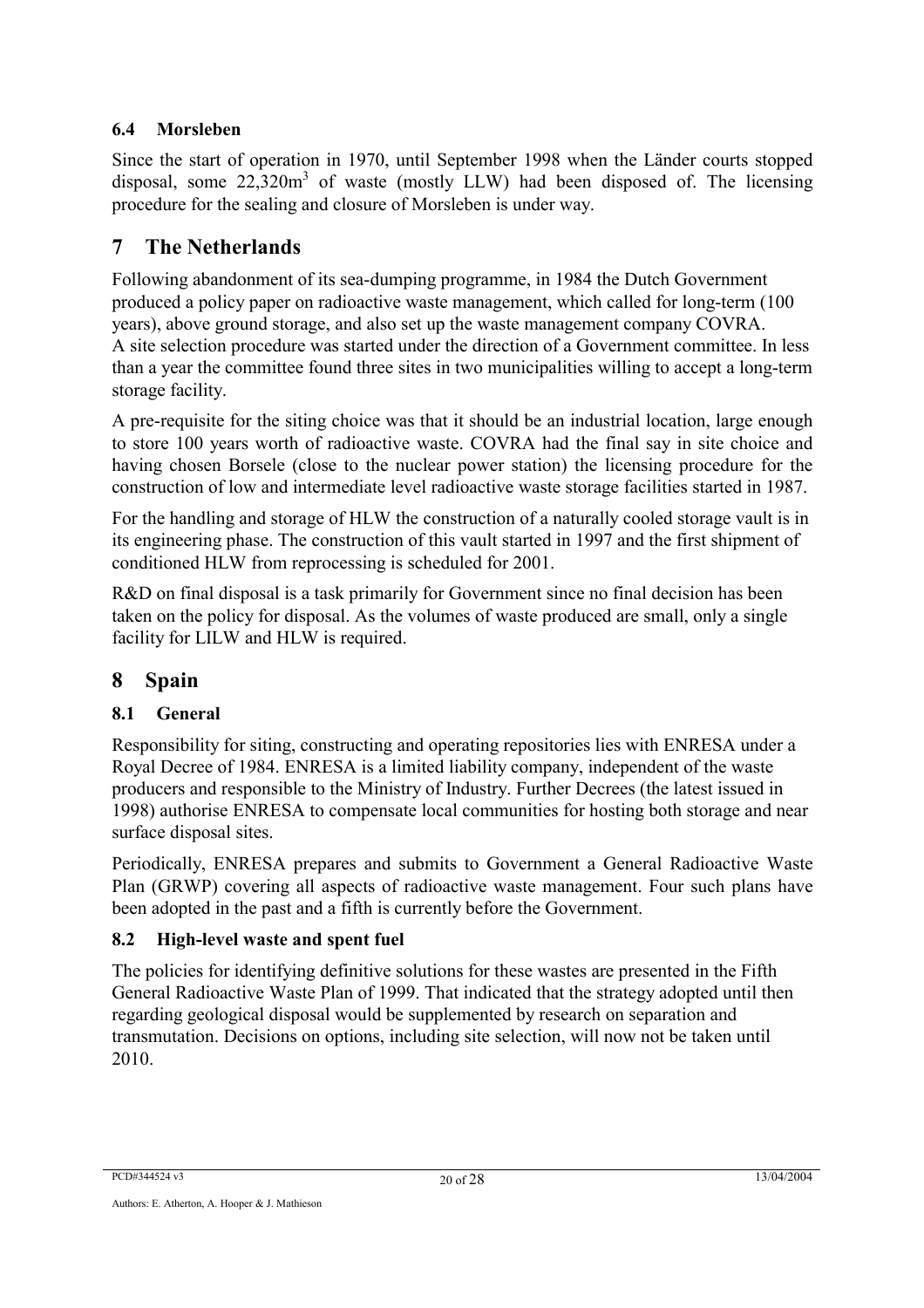#### **8.3 Low and short-lived intermediate-level waste disposal**

Low and short-lived intermediate-level waste was initially stored at a facility sited at El Cabril near Cordoba. Characterisation work to assess suitability for disposing of waste there began in 1986. In 1989 the local planning authority approved a disposal application and the facility came into operation in 1992.

#### **9 Sweden**

#### **9.1 General**

Under the 1984 Nuclear Activities Act, the disposal company SKB is required to submit R&D plans for review every three years; these include proposals on site selection. As site selection progresses beyond drilling into more detailed characterisation, an investigation permit is required under the Act from SKI/SKN (the nuclear inspectorate and the nuclear fuel board respectively). Approvals are also required under the Conservation of Natural Resources Act and the Planning and Building Act.

#### **9.2 CLAB spent fuel store and the Swedish Final Repository**

The siting in 1978 of a 'CLAB' facility, for the interim underground pond storage of spent fuel, was decided following open negotiation with Government, regulators, external reviewers and local authorities at a number of sites. The site chosen lies alongside the Oskarshamn nuclear power station on the Baltic coast which also hosts the Äspö underground rock laboratory.

The siting at Forsmark of the Swedish Final Repository (SFR) for low and short-lived intermediate-level waste underwent a similar process to CLAB, with no objections to the proposal from the local authorities. Forsmark is also the site of an established nuclear power station on the Baltic coast.

#### **9.3 Spent fuel**

In 1995 SKB published plans for site investigations and other work envisaging first stage operation of a deep repository in 2008. The Government gave broad approval to SKB's proposed siting process and emphasised the importance of a well-defined and transparent process. The main steps include publication of siting factors (covering safety, technology, land and environmental impact, and societal aspects); publishing countrywide siting studies; and undertaking feasibility studies of between five and ten sites. These would be followed by more intensive surface-based investigations at two or more sites, after which an application would be made for construction of a shaft and/or tunnel for detailed investigation of a preferred site.

In September 1998 SKB submitted its new programme to SKI. The programme has been reviewed by a large number of national organisations, including SSI. In April 1999 SKI delivered its recommendations to the government. In its decision in January 2000 on SKB's RD&D programme -98 the government said that the programme fulfils the requirements in the Act on Nuclear Activities.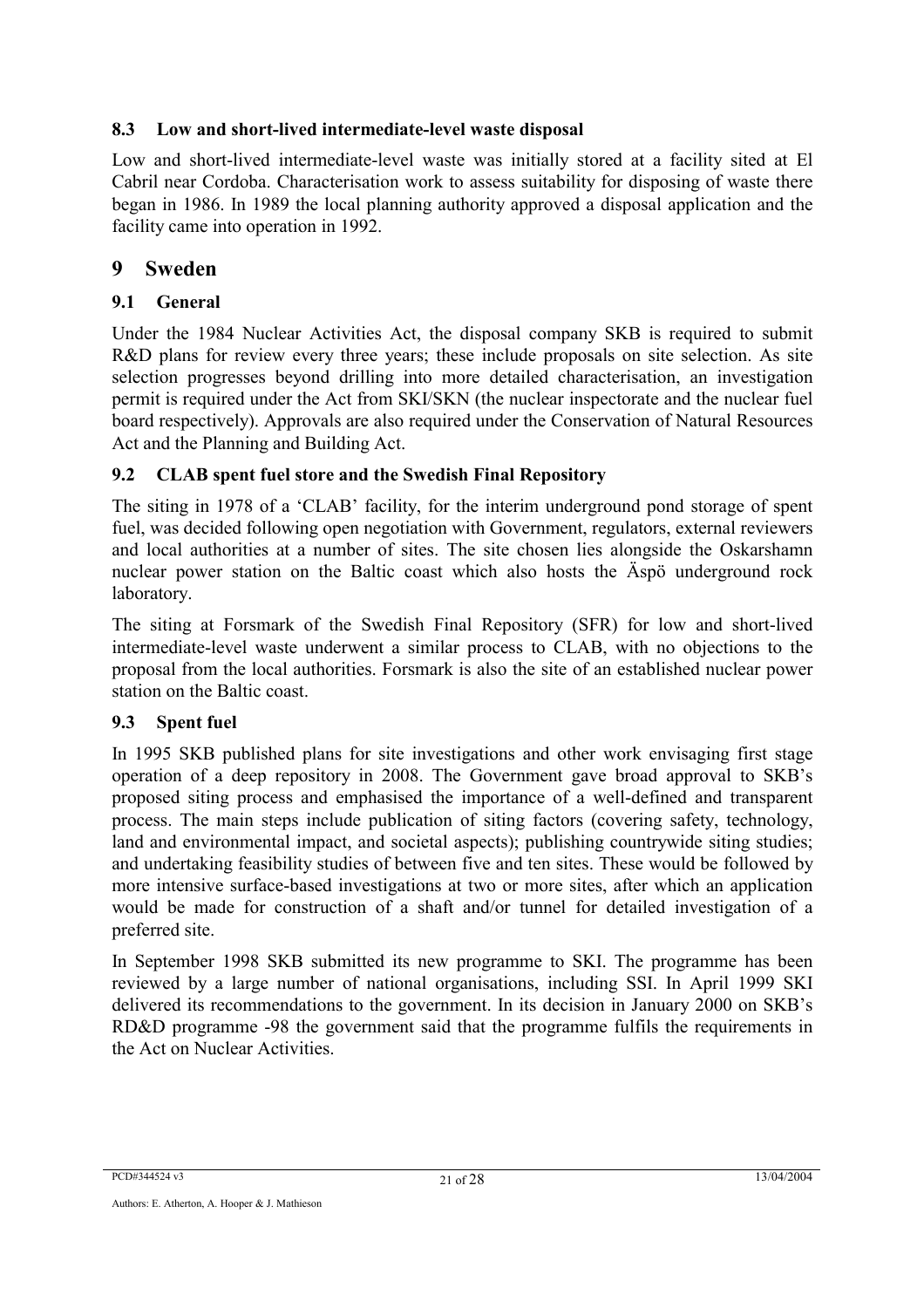Whilst there is no special legislation governing siting in Sweden, SKB has agreed to respect the results of local referenda in municipalities proposed for siting studies. But any veto has no statutory force and the Swedish Government could override local objections and grant permission for studies to be carried out. KASAM (the Swedish National Council for Nuclear Waste, an independent review body) has requested the Government to specify the circumstances in which it might judge such action appropriate.

Environmental Impact Assessments are to be carried out at a number of sites and information in a standardised format is to be provided to the municipalities concerned. In 1996 the Government appointed a National Co-ordinator to promote information exchange and coordinate liaison between local authorities.

A feasibility study for Malå (a mining community) was completed in March 1996. A negative local referendum result in September 1997 led SKB to announce that it would not proceed further there. Similarly, the town of Storuman (southern Lapland) rejected further involvement in the siting process in September 1996. However, six further surface-based feasibility studies are taking place:

- in the Nyköping municipality, near the nuclear research centre at Studsvik, which started in 1995;
- in the Östhammer municipality, near the Forsmark nuclear power station site which again started in 1995;
- at three sites in the municipality of Oskarshamn, a location with the spent nuclear fuel store (CLAB) and the Äspö underground research laboratory. The municipality volunteered to take part in the process in October 1996 where sophisticated arrangements have been developed to build confidence in the concept of co-operation between communities and SKB – the so called 'Oskarshamn model';
- in the municipality of Tierp, where the council, in June 1998, voted unanimously to allow SKB to conduct a feasibility study;
- in the municipality of Hultsfred, where again the council, in May 1999, voted unanimously to give SKB the go ahead to conduct a feasibility study; and
- in the municipality of Alvkarleby where the council gave their assent to SKB in June 1999.

By the end of 2000 SKB will have completed its compilation of reports on the feasibility studies. Following evaluation of these reports, and taking account of the views of the Regulators, in 2001 SKB will propose two sites for further more detailed surface-based investigations to commence in 2002; it is anticipated these will take between 4 and 8 years. Following this period will be a 6 to 10 year period of detailed underground characterisation and construction. Before a decision is taken on continued operation, a trial phase of 'deposition' of 10 per cent. of the spent fuel inventory (about 400 canisters) which could be as early as 2012.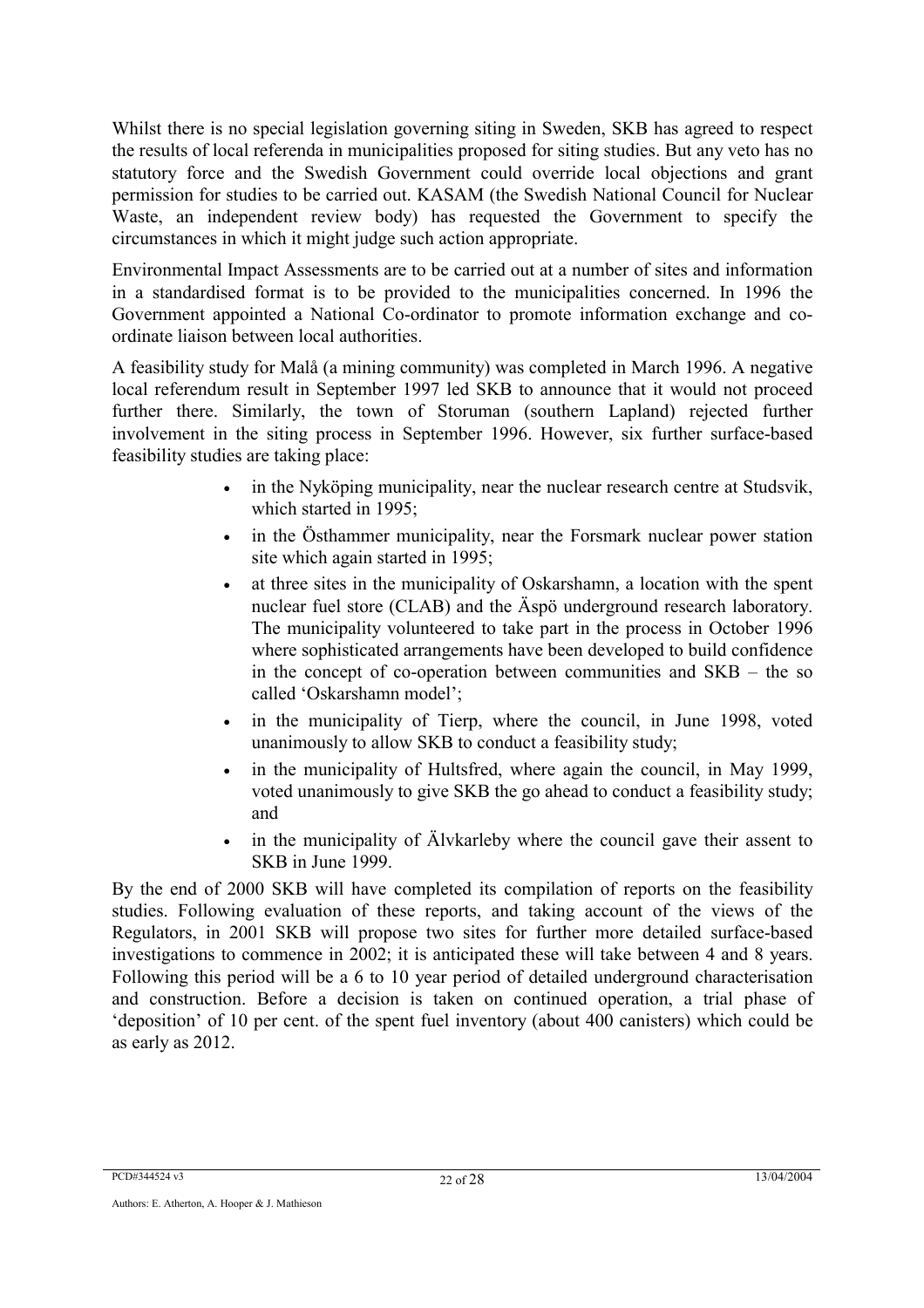## **10 Switzerland**

#### **10.1 General**

Waste management in Switzerland is governed by the 1959 Atomic Law, amended in 1978; a complete revision is expected in 2000. All licensing procedures are within the remit of the Federal Government whilst the Cantons and Communities grant building licences. The Federal Commission on the Safety of Nuclear Installations (KSA) and the Federal Office of Energy, Nuclear Safety Department (HSK) draw up guidelines for disposal.

In 1972 the Swiss Federal Government and nuclear utilities set up the National Co-operative for the Disposal of Waste (NAGRA) to deal with radioactive waste arising in the country. The company is responsible to the Department of the Interior and to the Department of Trade and Energy.

A licence is required from the Federal Government before a repository can be constructed. Federal law also requires that Cantons be consulted prior to the grant of licences. In practice this means that the public are consulted through a referendum, ballot or a Cantonal assembly, although the outcome is not legally binding on the Federal Government. To accelerate the licensing procedure, an amendment to the Atomic Act has been proposed in which all local and federal licensing requirements (both nuclear and conventional) would be encompassed into one Federal licensing process.

An expert Group on Disposal Concepts for Radioactive Waste (EKRA) was set up by the Federal Council in June 1999 and presented their final report in February 2000. They proposed, as a new concept 'monitored long-term geological disposal, which combines final disposal with the possibility of reversibility'. In March 2000, the Federal Council opened discussions on the draft of a new nuclear energy law. This will be considered by Parliament in 2001. Important decisions will be made on keeping open the option of nuclear energy; restricting the operating lifetime of the nuclear power plants; the waste disposal concept; reprocessing; licensing procedures; right of expropriation.

#### **10.2 Low and short-lived intermediate-level waste**

The Swiss concept for the disposal of low and short-lived intermediate-level waste is a repository mined into the side of a mountain. NAGRA began the process of selecting a suitable site in 1978. In 1993 one hundred locations were identified for their geological promise rather than because they volunteered. Through a screening process, these were narrowed down to four in three different host rocks. From these, in 1994, NAGRA selected Wellenberg (in the community of Wolfenschiessen within Canton Nidwalden) for recommendation to Government as its preferred repository location.

NAGRA sought the opinion of the Government inter-agency body AGNEB when it proposed Wellenberg. AGNEB agreed that the process had been transparent and that the site was a 'good choice'. However, in 1995 the Canton Nidwalden voted narrowly against NAGRA continuing its investigations despite the local community voting in favour.

EKRA has recently indicated support of this project. A decision by the Federal Government and the Canton on developing Wellenberg is expected soon and if the decision is positive a technical group will be set up together with an Advisory committee set up by GNW (a daughter company of NAGRA) and a Cantonal referendum is expected to be held on constructing exploratory drift in 2001.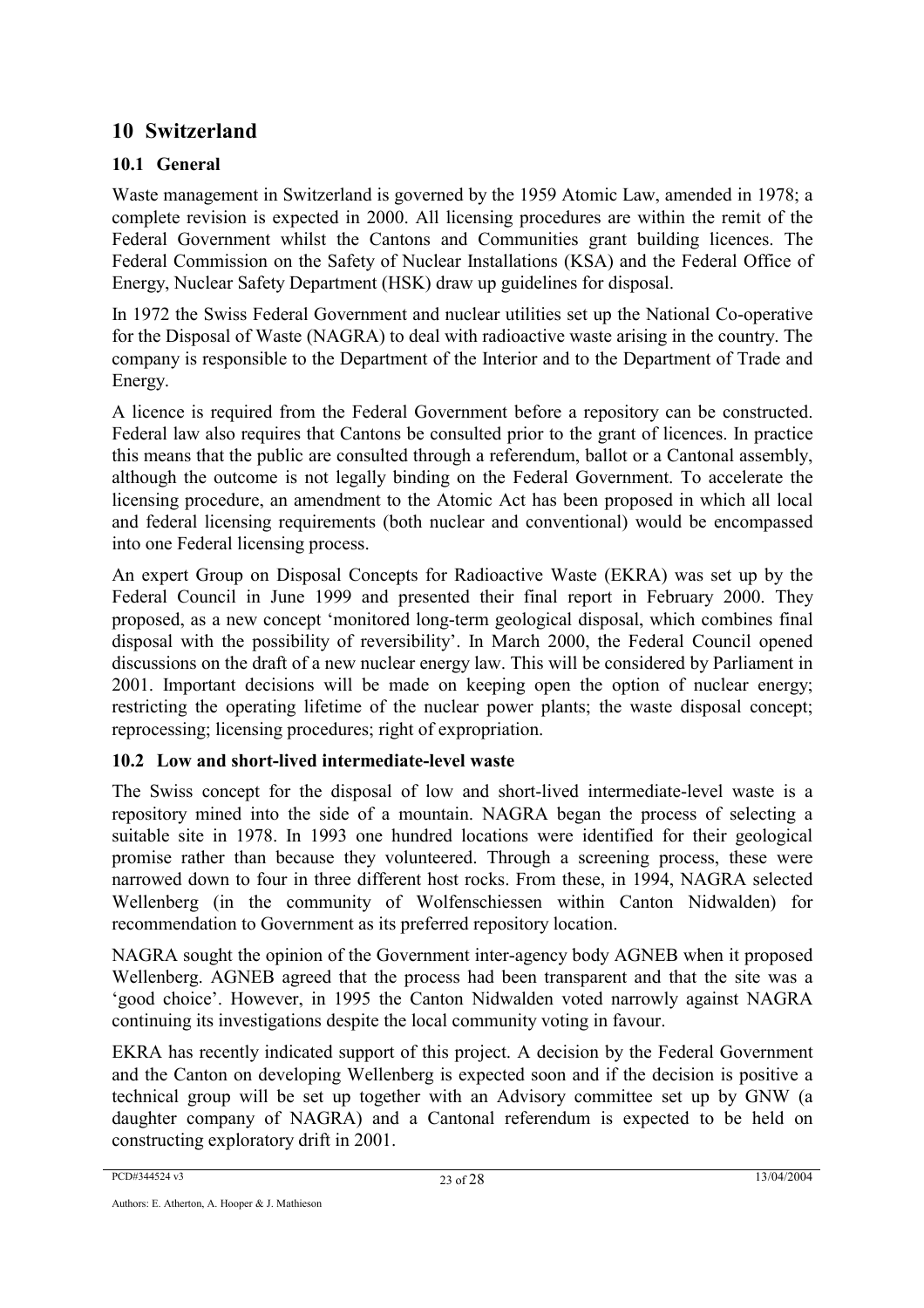#### **10.3 High-level waste and long-lived intermediate-level waste**

For HLW, spent fuel and LLILW, official Government policy requires NAGRA to look at international solutions for its small volume of waste as well as looking at disposal options within the country. Deep repository site selection is focused in the north of Switzerland (away from the Alps in the south of the country) in areas containing crystalline and sedimentary rock formations. A feasibility study and the site selection report is expected in 2002.

# **11 USA**

#### **11.1 General**

The Federal Low-level Waste Policy Amendments Act of 1985 made disposal of commercially generated LLW (as defined in the US, which includes certain materials classified as SLILW in the UK) a State responsibility. Disposal of longer-lived transuranic (TRU) waste (roughly comparable to UK LLILW) Defence LLW, spent fuel and HLW are the responsibility of the US Department of Energy (DOE) as set out in the Nuclear Waste Policy Act of 1982 amended in 1987.

#### **11.2 Low-level waste**

LLW repositories have been operating at Barnwell, South Carolina, and Richland, Washington, and at several other locations across the USA prior to the 1985 LLW Act. Site selection for new LLW repositories began in 1985 under the 1985 LLW Act. This required states to have repositories operational by 1992 and allowed for inter-state 'compacts' to be created. Many compacts engaged in siting processes which included the possibility of communities 'volunteering' to be included in the site assessment process. All of the siting programmes initiated by the inter-State compacts are suffering legal delays and political difficulties.

#### **11.3 Transuranic waste**

A Waste Isolation Pilot Plant (WIPP) for the disposal of TRU waste opened for disposal in May 1999. It was constructed between 1980 and 1990, following siting studies which commenced subsequent to a 1957 report by the National Academy of Sciences recommending disposal in salt formations. WIPP is located in a salt formation at 650m depth some 30 miles from Carlsbad, New Mexico.

In 1996 DOE submitted a Compliance Certification Application (CCA) to the EPA to demonstrate that the WIPP complies with the EPA criteria. EPA public consultation, including public hearings in New Mexico, began in February 1997. The EPA concluded in October 1997 that, subject to certain provisions, WIPP complies with its disposal standards and should be certified. This action initiated a 120-day public consultation period involving further hearings. The details of the EPA CCA and Resource Conservation and Recovery Act (RCRA) consultation and permitting processes, including the relationship between the State of New Mexico, Carlsbad and the US DOE are extensive and complex. Suffice to say that the licensing of the WIPP facility was subjected to some of the most innovative and transparent methods of stakeholder review to have been applied in the USA if not elsewhere.